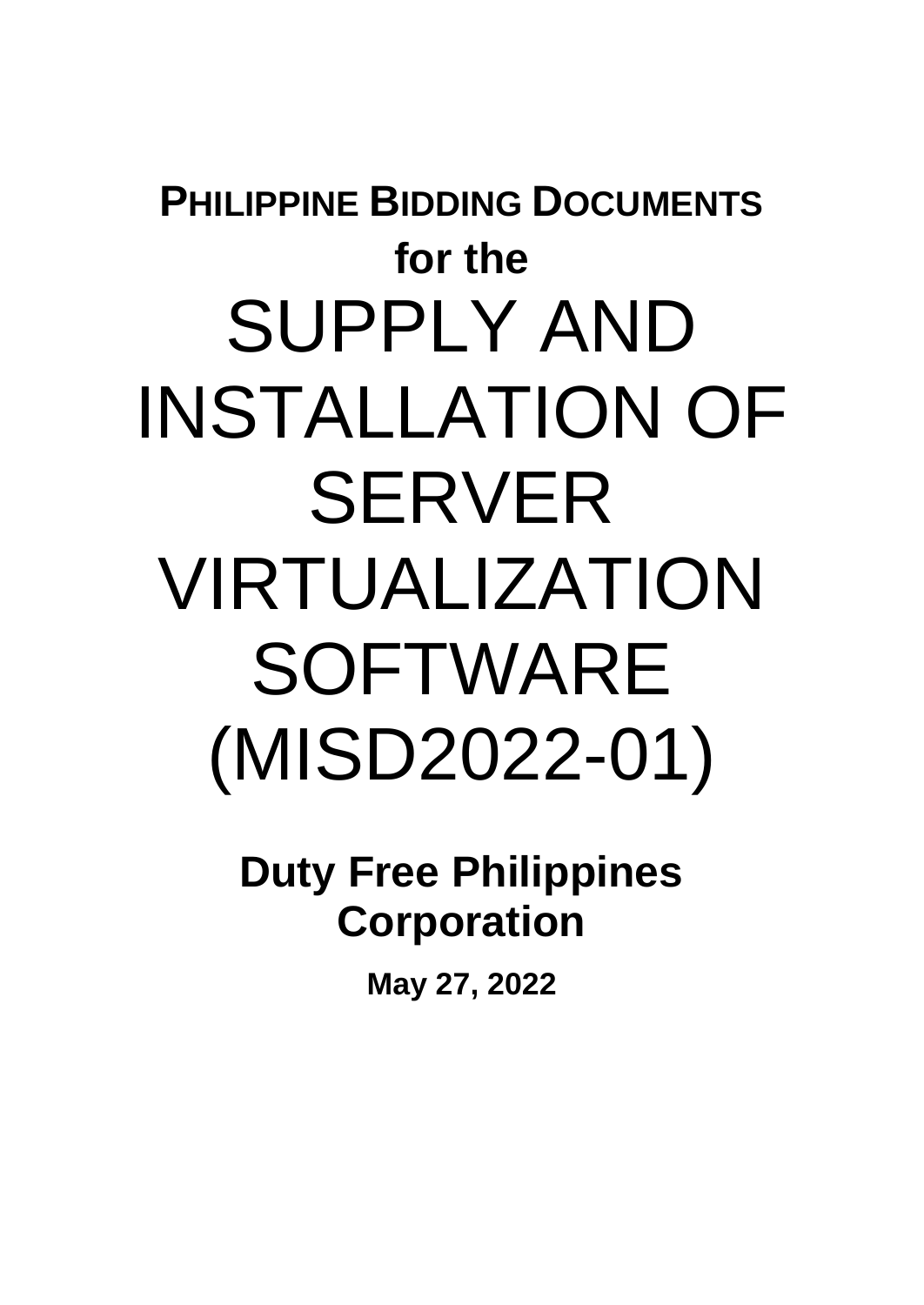

# **INVITATION TO BID FOR SUPPLY AND INSTALLATION OF SERVER VIRTUALIZATION SOFTWARE (MISD2022-01)**

- 1. The **Duty Free Philippines Corporation (DFPC)**, through its **2022 Corporate Operating Budget** intends to apply the sum of **One Million Nine Hundred Sixty Thousand Pesos (PhP1,960,000.00)** being the Approved Budget for the Contract (ABC) to payments under the contract for the Supply and Installation of Server Virtualization Software whose contract duration shall be for a period of one (1) year. Bids received in excess of the ABC shall be automatically rejected at bid opening.
- 2. **DFPC** now invites bids for the above Procurement Project. Implementation of the contract shall be indicated in the Notice to Proceed. **Interested Bidders should have a minimum experience of five (5) years on the supply and installation of server virtualization software. Bidders should have completed, within five (5) years [2017-2021] from the date of submission and receipt of bids, a single contract similar to the project to be bid.** The description of an eligible bidder is contained in the Bidding Documents, particularly, in Section II (Instructions to Bidders).

Bidding will be conducted through open competitive bidding procedures using a nondiscretionary "*pass/fail*" criterion as specified in the 2016 Revised Implementing Rules and Regulations (IRR) of Republic Act (RA) No. 9184.

- 3. Bidding is restricted to Filipino citizens/sole proprietorships, partnerships, or organizations with at least sixty percent (60%) interest or outstanding capital stock belonging to citizens of the Philippines, and to citizens or organizations of a country the laws or regulations of which grant similar rights or privileges to Filipino citizens, pursuant to RA No. 5183.
- 4. A complete set of Bidding Documents may be acquired by interested Bidders on **27 May 2022** from the given address and website(s) below upon payment of the abovestated applicable fees for the Bidding Documents, pursuant to the latest Guidelines issued by the GPPB, in the amount of **Two Thousand Pesos (PhP2,000.00).**
- 5. **DFPC** will hold a Pre-Bid Conference on **07 June 2022, 10:00AM** at the BAC Office located at the same address stated hereunder and/or through video conferencing or webcasting *via Microsoft Teams,* which shall be open to bidders.
- 6. Bids must be duly received by the BAC Secretariat through manual submission at the office address indicated below on or before **21 June 2022, 10:00AM***.* Late bids shall not be accepted.
- 7. All Bids must be accompanied by a bid security in any of the acceptable forms and in the amount stated in **ITB** Clause 14.
- 8. Bid opening shall be on **21 June 2022, 10:05AM** at the given address below and/or via *Microsoft Teams***.** Bids will be opened in the presence of the bidders' representatives who choose to attend the activity.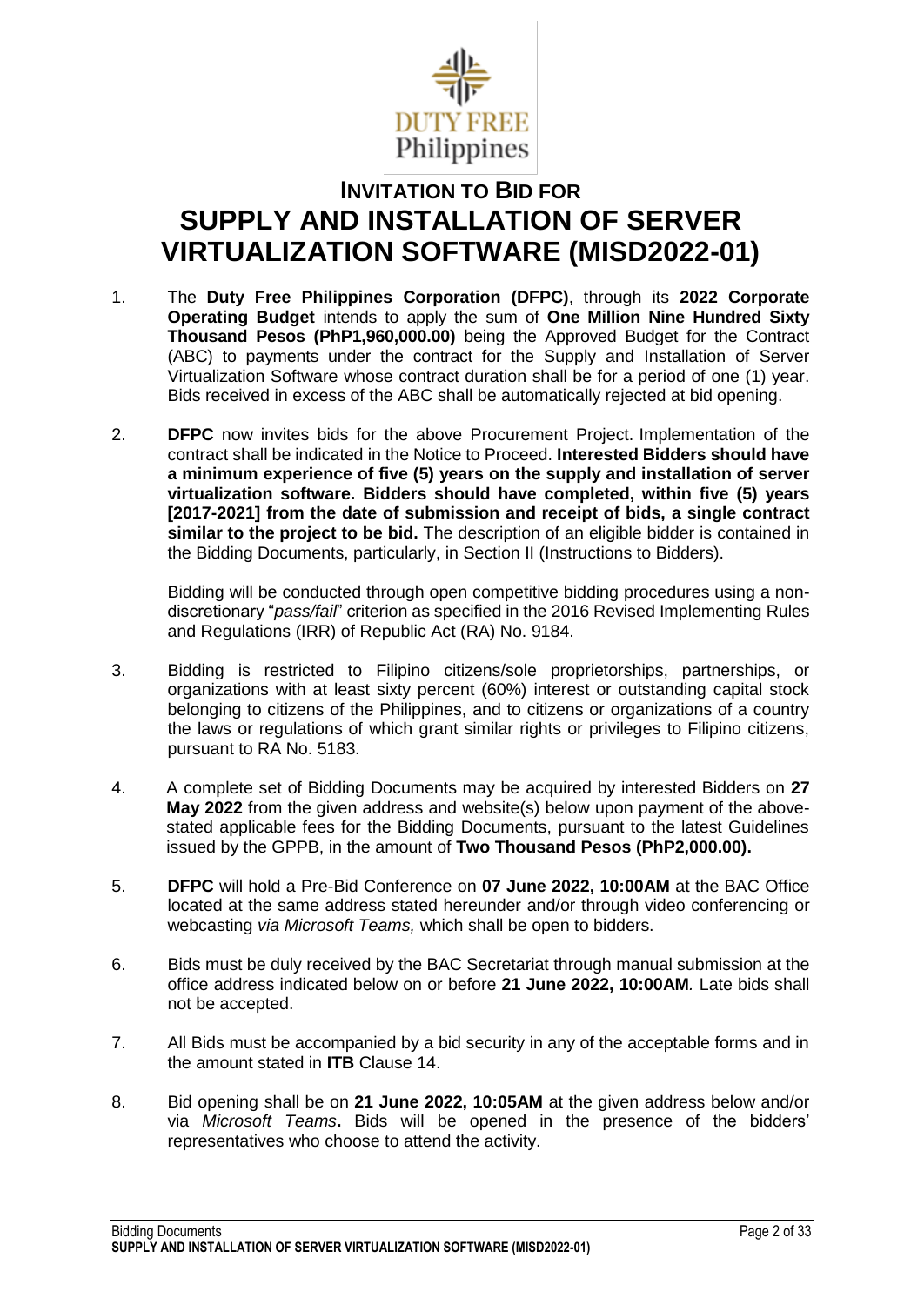

- 9. Each Bidder shall submit one (1) original and three (3) copies of its Eligibility/Technical Component and Financial Component. Copy 3 of the Eligibility/Technical Component must be thru portable storage device (USB).
- 10. **DFPC** reserves the right to reject any and all bids, declare a failure of bidding, or not award the contract at any time prior to contract award in accordance with Sections 35.6 and 41 of the 2016 revised IRR of RA No. 9184, without thereby incurring any liability to the affected bidder or bidders.
- 11. For further information, please refer to:

BAC Secretariat Duty Free Philippines EHA Bldg, Fiesta Mall, Columbia Complex Ninoy Aquino Ave., Parañaque City (632) 8552-4343; (632) 8552-4337 / 16555 loc. 3039 Fax No. (632) 8879 3664 / 8552-4345 / 8552 4399 loc. 834/833 Email add.: bacsecretariat@dfp.com.ph

12. For downloading of Bidding Documents: https://dutyfree.gov.ph/bidding

*May 27, 2022*

*(Sgd.)* **RAPHAEL G. MONDRAGON BAC Chairperson**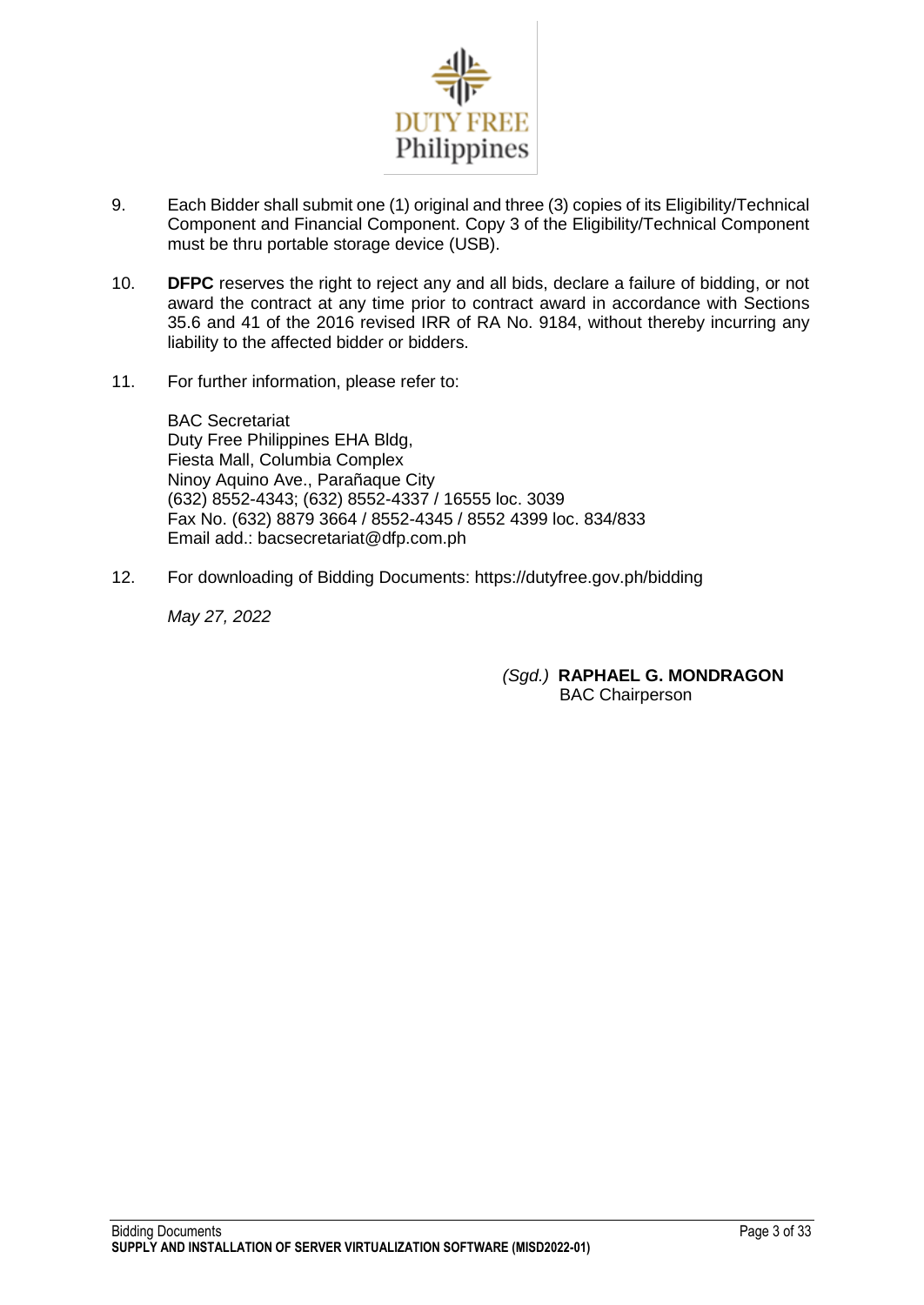

### **II. INSTRUCTIONS TO BIDDERS (ITB)**

### **1. Scope of Bid**

The Procuring Entity, DFPC wishes to receive Bids for the **SUPPLY AND INSTALLATION OF SERVER VIRTUALIZATION SOFTWARE** with identification number **MISD2022-01**, as described in Section VII (Technical Specifications).

### **2. Funding Information**

- 2.1. The GOP through the source of funding as indicated below for **2022** in the amount of **One Million Nine Hundred Sixty Thousand Pesos (PhP1,960,000.00)**
- 2.2. The source of funding through its Corporate Operating Budget (COB).

### **3. Bidding Requirements**

The Bidding for the Project shall be governed by all the provisions of RA No. 9184 and its 2016 revised IRR, including its Generic Procurement Manuals and associated policies, rules and regulations as the primary source thereof, while the herein clauses shall serve as the secondary source thereof.

Any amendments made to the IRR and other GPPB issuances shall be applicable only to the ongoing posting, advertisement, or **IB** by the BAC through the issuance of a supplemental or bid bulletin.

The Bidder, by the act of submitting its Bid, shall be deemed to have verified and accepted the general requirements of this Project, including other factors that may affect the cost, duration and execution or implementation of the contract, project, or work and examine all instructions, forms, terms, and project requirements in the Bidding Documents.

#### **4. Corrupt, Fraudulent, Collusive, and Coercive Practices**

The Procuring Entity, as well as the Bidders and Suppliers, shall observe the highest standard of ethics during the procurement and execution of the contract. They or through an agent shall not engage in corrupt, fraudulent, collusive, coercive, and obstructive practices defined under Annex "I" of the 2016 revised IRR of RA No. 9184 or other integrity violations in competing for the Project.

### **5. Eligible Bidders**

- 5.1. Only Bids of Bidders found to be legally, technically, and financially capable will be evaluated.
- 5.2. Not applicable.
- 5.3. Pursuant to Section 23.4.1.3 of the 2016 revised IRR of RA No.9184, the Bidder shall have an SLCC that is at least one (1) contract similar to the Project the value of which, adjusted to current prices using the PSA's CPI must be equivalent to at least fifty percent (50%) of the ABC for each Lot.
- 5.4. The Bidders shall comply with the eligibility criteria under Section 23.4.1 of the 2016 IRR of RA No. 9184.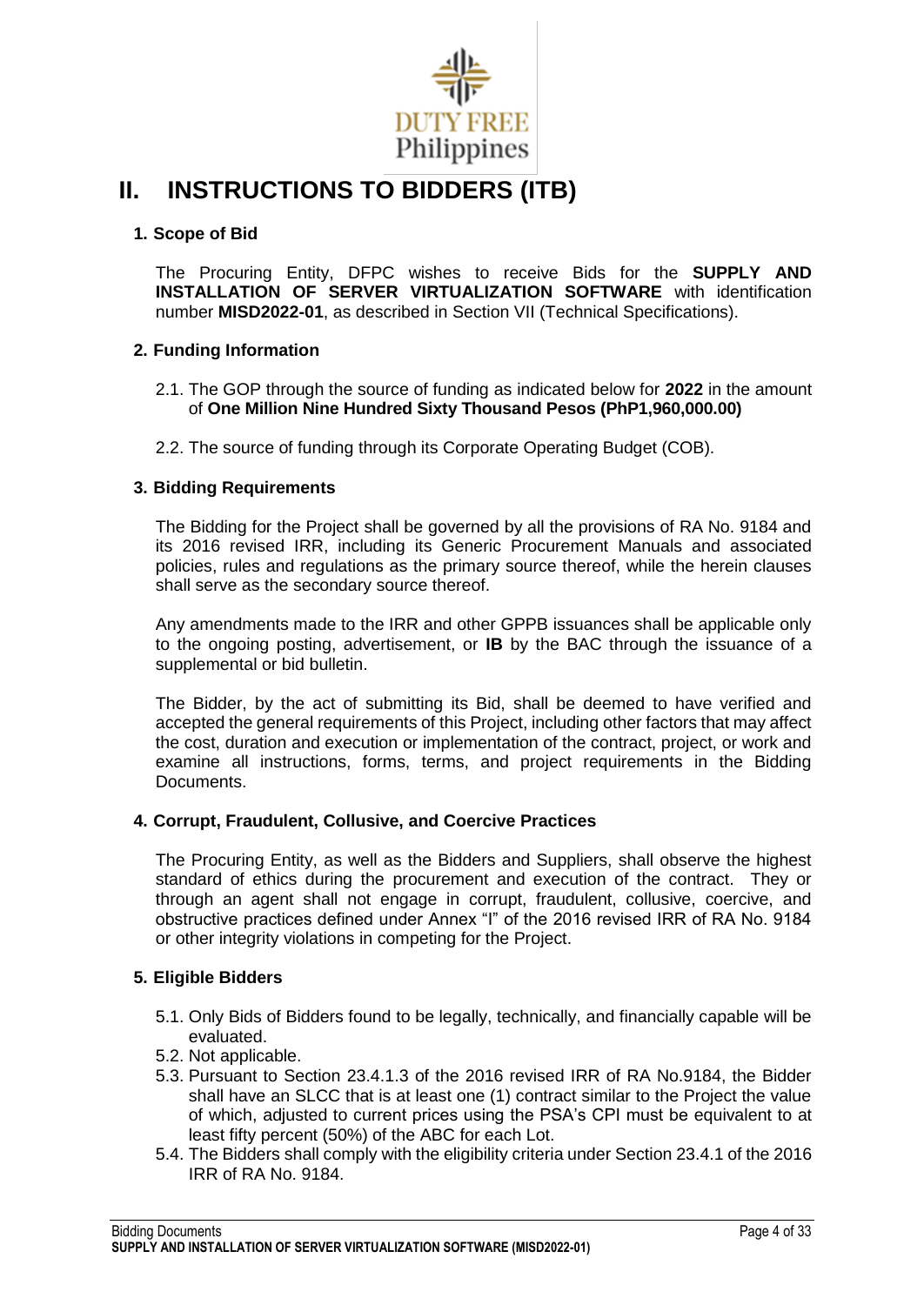

### **6. Origin of Goods**

There is no restriction on the origin of goods other than those prohibited by a decision of the UN Security Council taken under Chapter VII of the Charter of the UN, subject to Domestic Preference requirements under **ITB** Clause 18.

### **7. Subcontracts**

The Procuring Entity has prescribed that Subcontracting is not allowed**.**

### **8. Pre-Bid Conference**

The Procuring Entity will hold a pre-bid conference for this Project on the specified date and time and either at its physical address and/or through videoconferencing/webcasting as indicated in paragraph 6 of the **IB.**

### **9. Clarification and Amendment of Bidding Documents**

Prospective bidders may request for clarification on and/or interpretation of any part of the Bidding Documents. Such requests must be in writing and received by the Procuring Entity, either at its given address or through electronic mail indicated in the **IB**, at least ten (10) calendar days before the deadline set for the submission and receipt of Bids.

### **10. Documents comprising the Bid: Eligibility and Technical Components**

- 10.1. The first envelope shall contain the eligibility and technical documents of the Bid as specified in **Section VIII (Checklist of Technical and Financial Documents)**.
- 10.2. The Bidder's SLCC as indicated in **ITB** Clause 5.3 should have been completed **within five (5) years (2017-2021)** prior to the deadline for the submission and receipt of bids.
- 10.3. If the eligibility requirements or statements, the bids, and all other documents for submission to the BAC are in foreign language other than English, it must be accompanied by a translation in English, which shall be authenticated by the appropriate Philippine foreign service establishment, post, or the equivalent office having jurisdiction over the foreign bidder's affairs in the Philippines. Similar to the required authentication above, for Contracting Parties to the Apostille Convention, only the translated documents shall be authenticated through an apostille pursuant to GPPB Resolution No. 13-2019 dated 23 May 2019. The English translation shall govern, for purposes of interpretation of the bid.

### **11. Documents comprising the Bid: Financial Component**

- 11.1. The second bid envelope shall contain the financial documents for the Bid as specified in **Section VIII (Checklist of Technical and Financial Documents)**.
- 11.2. If the Bidder claims preference as a Domestic Bidder or Domestic Entity, a certification issued by DTI shall be provided by the Bidder in accordance with Section 43.1.3 of the 2016 revised IRR of RA No. 9184.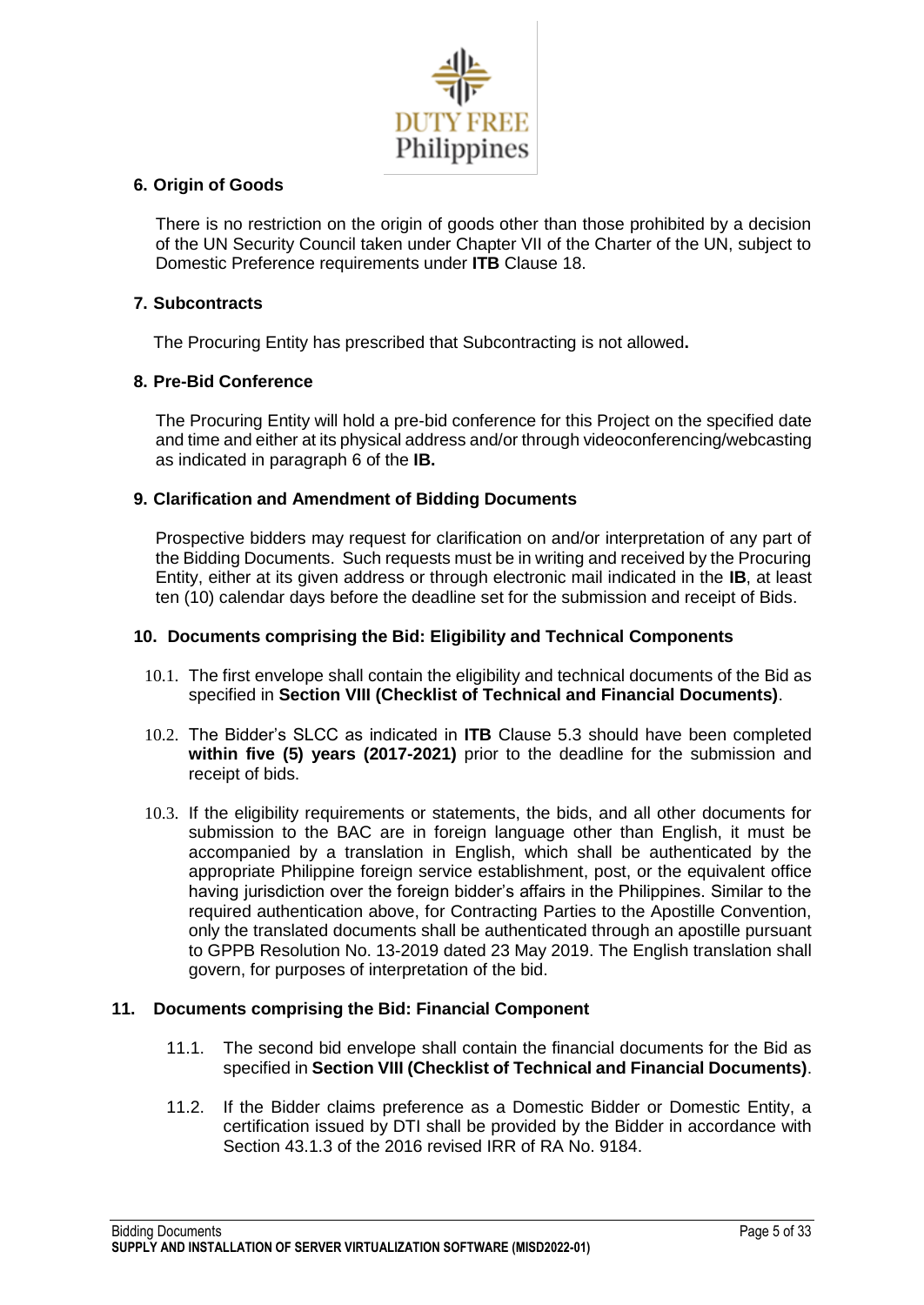

- 11.3. Any bid exceeding the ABC indicated in paragraph 1 of the **IB** shall not be accepted.
- 11.4. For Foreign-funded Procurement, a ceiling may be applied to bid prices provided the conditions are met under Section 31.2 of the 2016 revised IRR of RA No. 9184.

### **12. Bid Prices**

- 12.1. Prices indicated on the Price Schedule shall be entered separately in the following manner:
	- a. For Goods offered from within the Procuring Entity's country:
		- i. The price of the Goods quoted EXW (ex-works, ex-factory, exwarehouse, ex-showroom, or off-the-shelf, as applicable);
		- ii. The cost of all customs duties and sales and other taxes already paid or payable;
		- iii. The cost of transportation, insurance, and other costs incidental to delivery of the Goods to their final destination; and
		- iv. The price of other (incidental) services, if any, listed in e.
	- b. For Goods offered from abroad:
		- i. Unless otherwise stated in the **BDS**, the price of the Goods shall be quoted delivered duty paid (DDP) with the place of destination in the Philippines as specified in the **BDS**. In quoting the price, the Bidder shall be free to use transportation through carriers registered in any eligible country. Similarly, the Bidder may obtain insurance services from any eligible source country.
		- ii. The price of other (incidental) services, if any, as listed in **Section VII (Technical Specifications).**

### **13. Bid and Payment Currencies**

- 13.1. For Goods that the Bidder will supply from outside the Philippines, the bid prices may be quoted in the local currency or tradeable currency accepted by the BSP at the discretion of the Bidder. However, for purposes of bid evaluation, Bids denominated in foreign currencies, shall be converted to Philippine currency based on the exchange rate as published in the BSP reference rate bulletin on the day of the bid opening.
- 13.2. Payment of the contract price shall be made in Philippine Pesos.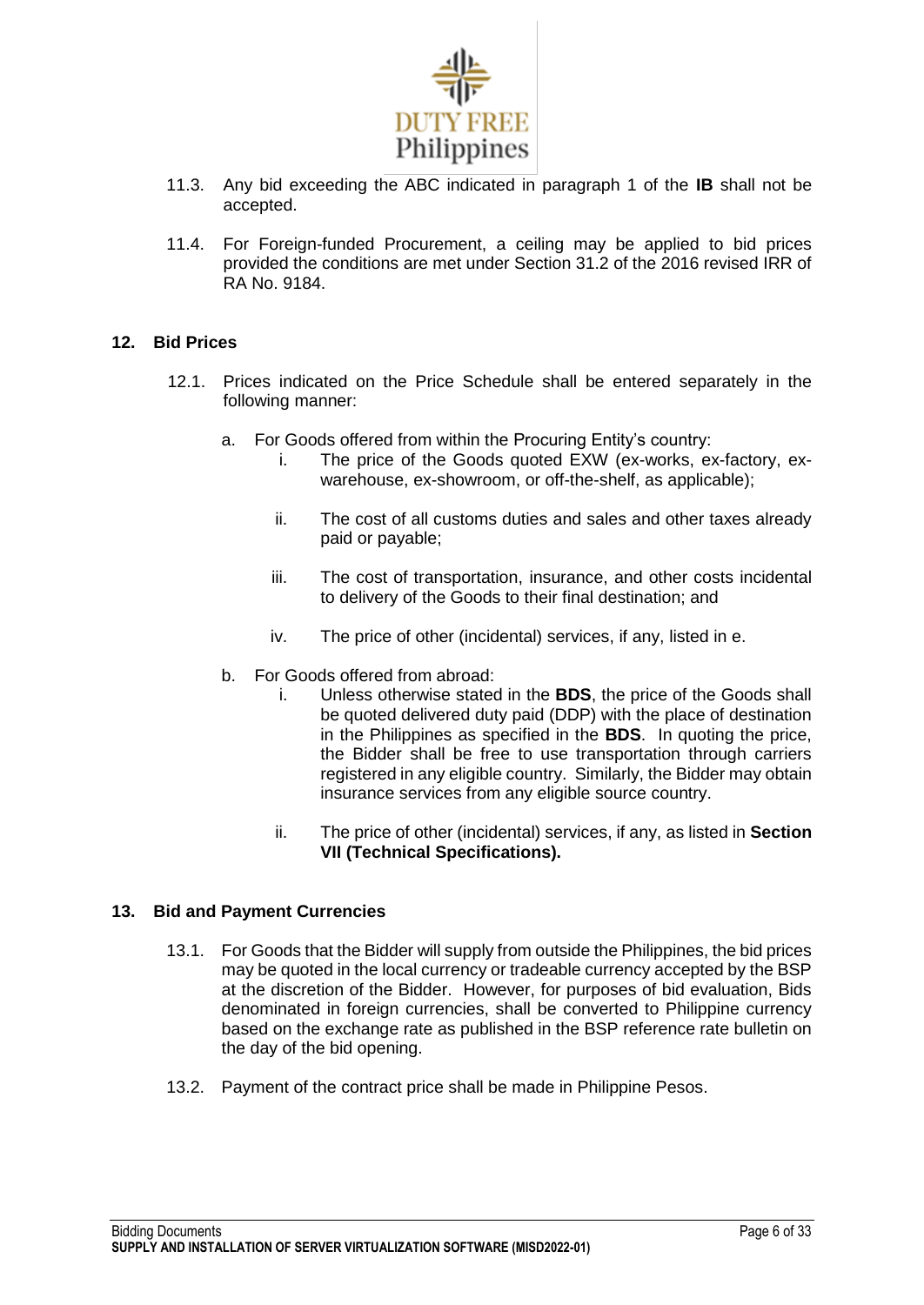

### **14. Bid Security**

- 14.1. The Bidder shall submit a Bid Securing Declaration or any form of Bid Security in the amount indicated in the **BDS**, which shall be not less than the percentage of the ABC in accordance with the schedule in the **BDS**.
- 14.2. The Bid and bid security shall be valid until **19 October 2022.** Any Bid not accompanied by an acceptable bid security shall be rejected by the Procuring Entity as non-responsive.

### **15. Sealing and Marking of Bids**

Each Bidder shall submit one copy of the first and second components of its Bid.

The Procuring Entity may request additional hard copies and/or electronic copies of the Bid. However, failure of the Bidders to comply with the said request shall not be a ground for disqualification.

If the Procuring Entity allows the submission of bids through online submission or any other electronic means, the Bidder shall submit an electronic copy of its Bid, which must be digitally signed. An electronic copy that cannot be opened or is corrupted shall be considered non-responsive and, thus, automatically disqualified.

### **16. Deadline for Submission of Bids**

16.1. The Bidders shall submit on the specified date and time and either at its physical address or through online submission as indicated in paragraph 7 of the **IB.** 

#### **17. Opening and Preliminary Examination of Bids**

17.1. The BAC shall open the Bids in public at the time, on the date, and at the place specified in paragraph 9 of the **IB**. The Bidders' representatives who are present shall sign a register evidencing their attendance. In case videoconferencing, webcasting or other similar technologies will be used, attendance of participants shall likewise be recorded by the BAC Secretariat.

In case the Bids cannot be opened as scheduled due to justifiable reasons, the rescheduling requirements under Section 29 of the 2016 revised IRR of RA No. 9184 shall prevail.

17.2. The preliminary examination of bids shall be governed by Section 30 of the 2016 revised IRR of RA No. 9184.

### **18. Domestic Preference**

18.1. The Procuring Entity will grant a margin of preference for the purpose of comparison of Bids in accordance with Section 43.1.2 of the 2016 revised IRR of RA No. 9184.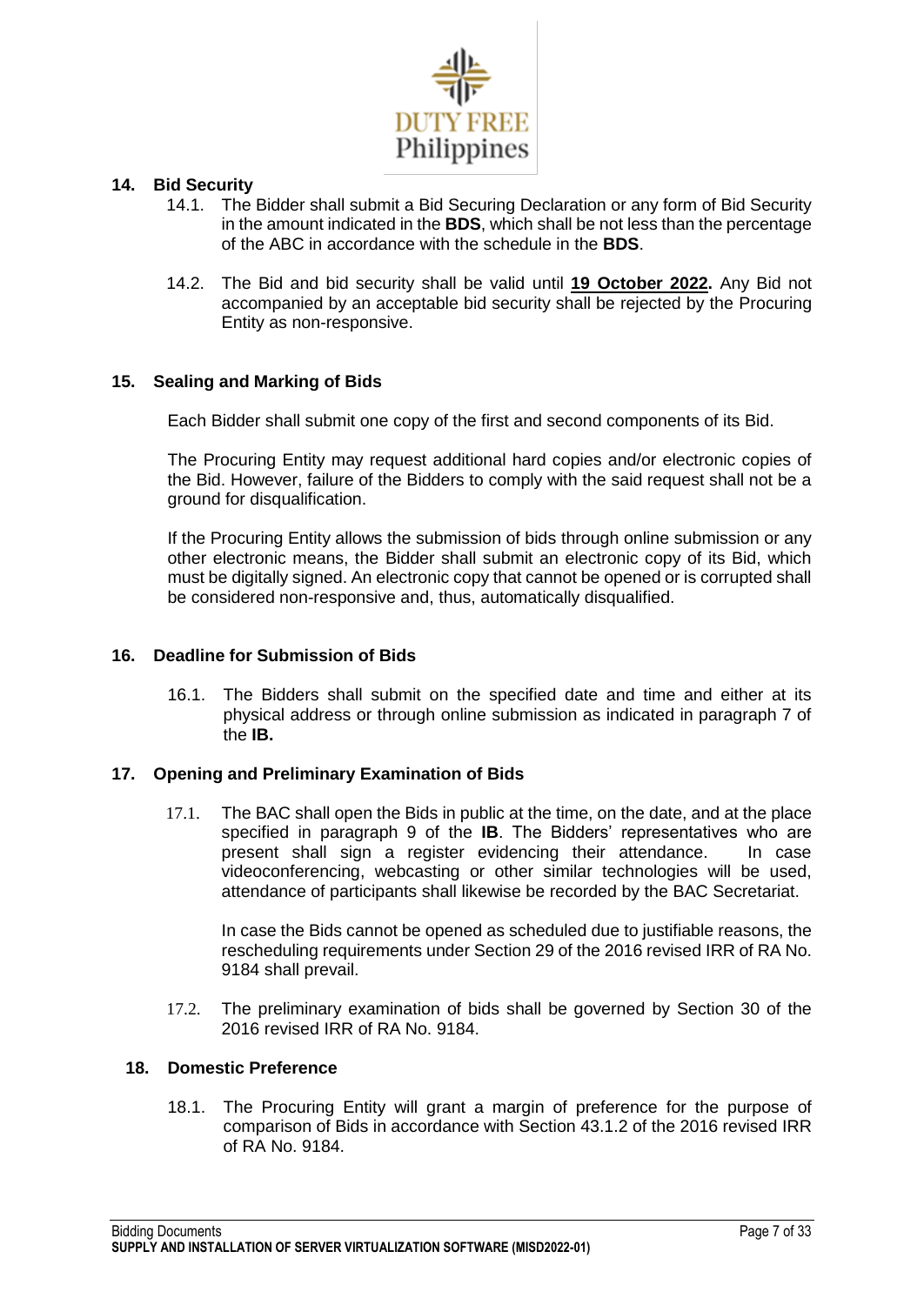

### **19. Detailed Evaluation and Comparison of Bids**

- 19.1. The Procuring BAC shall immediately conduct a detailed evaluation of all Bids rated "*passed*," using non-discretionary pass/fail criteria. The BAC shall consider the conditions in the evaluation of Bids under Section 32.2 of the 2016 revised IRR of RA No. 9184.
- 19.2. Not applicable.
- 19.3. The descriptions of the lots or items shall be indicated in **Section VII (Technical Specifications)**, although the ABCs of these lots or items are indicated in the **BDS** for purposes of the NFCC computation pursuant to Section 23.4.2.6 of the 2016 revised IRR of RA No. 9184. The NFCC must be sufficient for the total of the ABCs for all the lots or items participated in by the prospective Bidder.
- 19.4. The Project shall be awarded as One Project having several items that shall be awarded as one contract.
- 19.5. Except for bidders submitting a committed Line of Credit from a Universal or Commercial Bank in lieu of its NFCC computation, all Bids must include the NFCC computation pursuant to Section 23.4.1.4 of the 2016 revised IRR of RA No. 9184, which must be sufficient for the total of the ABCs for all the lots or items participated in by the prospective Bidder. For bidders submitting the committed Line of Credit, it must be at least equal to ten percent (10%) of the ABCs for all the lots or items participated in by the prospective Bidder.

### **20. Post-Qualification**

- 20.1. Not applicable.
- 20.2. Within a non-extendible period of five (5) calendar days from receipt by the Bidder of the notice from the BAC that it submitted the Lowest Calculated Bid, the Bidder shall submit its latest income and business tax returns filed and paid through the BIR Electronic Filing and Payment System (eFPS) and other appropriate licenses and permits required by law and stated in the **BDS**.

### **21. Signing of the Contract**

21.1. The documents required in Section 37.2 of the 2016 revised IRR of RA No. 9184 shall form part of the Contract. Additional Contract documents are indicated in the **BDS**.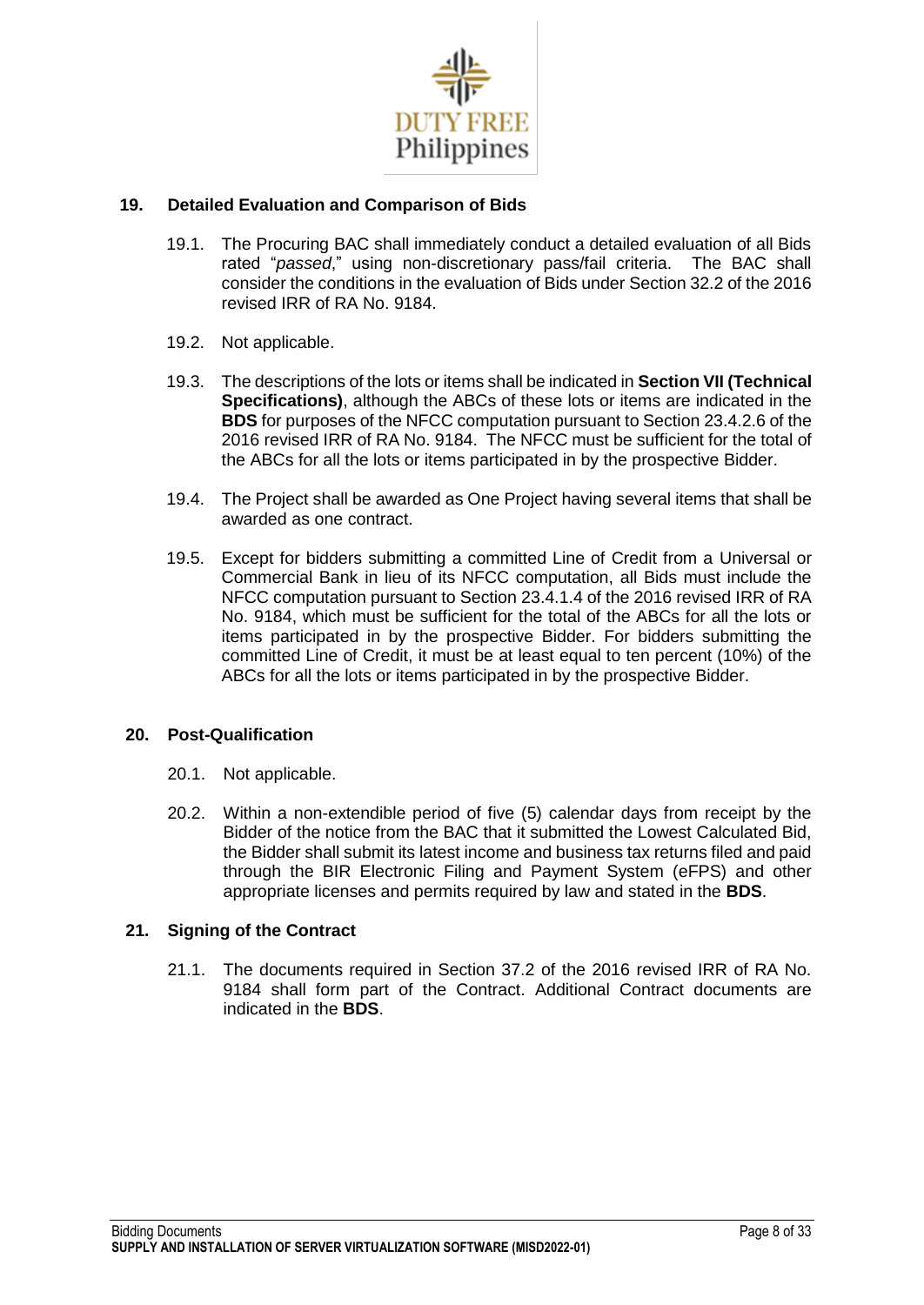

# **III. BID DATA SHEET**

| <b>ITB Clause</b> |                                                                                                                                                                                                                                                                                                                                                                                                                                                                                                                                                                                                                                                                                                                                                                                                                                           |
|-------------------|-------------------------------------------------------------------------------------------------------------------------------------------------------------------------------------------------------------------------------------------------------------------------------------------------------------------------------------------------------------------------------------------------------------------------------------------------------------------------------------------------------------------------------------------------------------------------------------------------------------------------------------------------------------------------------------------------------------------------------------------------------------------------------------------------------------------------------------------|
| 5.3               | Similar contract to the Project shall be:                                                                                                                                                                                                                                                                                                                                                                                                                                                                                                                                                                                                                                                                                                                                                                                                 |
|                   | Supply and installation of server virtualization software<br>a.                                                                                                                                                                                                                                                                                                                                                                                                                                                                                                                                                                                                                                                                                                                                                                           |
|                   | completed within five years (2017-2021) prior to the deadline for the<br>b.<br>submission and receipt of bids.                                                                                                                                                                                                                                                                                                                                                                                                                                                                                                                                                                                                                                                                                                                            |
| 7.1               | Subcontracting is not allowed.                                                                                                                                                                                                                                                                                                                                                                                                                                                                                                                                                                                                                                                                                                                                                                                                            |
| 12                | The Bid prices for Goods and services supplied from outside of the Philippines<br>shall be quoted in Philippine Pesos.                                                                                                                                                                                                                                                                                                                                                                                                                                                                                                                                                                                                                                                                                                                    |
| 14.1              | The bid security shall be in the form of a Bid Securing Declaration (See<br>Appendix A, original), or any of the following forms and amounts:                                                                                                                                                                                                                                                                                                                                                                                                                                                                                                                                                                                                                                                                                             |
|                   | a. The amount of not less than two percent (2%) of the ABC or Thirty<br>Nine Thousand Two Hundred Pesos (PhP39,200.00), if bid security is<br>in Cash, Cashier's/Manager's Check (issued by a Universal or<br>Commercial Bank), Bank Draft/Guarantee (signed by the appointee) or<br>Irrevocable Letter of Credit (original and notarized) issued by a Universal<br>or Commercial Bank: Provided, however, that it shall be confirmed or<br>authenticated by a Universal or Commercial Bank, if issued by a foreign<br>bank. Or;<br>b. The amount of not less than five percent (5%) of the ABC or Ninety<br>Eight Thousand Pesos (PhP98,000.00) if bid security is in Surety Bond<br>callable upon demand issued by a surety or insurance company duly<br>certified by the Insurance Commission as authorized to issue such<br>security. |
| 20.2              | 1. 2021 Income Tax Return (form 1701/1702)                                                                                                                                                                                                                                                                                                                                                                                                                                                                                                                                                                                                                                                                                                                                                                                                |
|                   | 2. Business Tax Return (forms 2550M/2551M and 2550Q/2551Q) for the<br>last six (6) months (November 2021 to April 2022) prior to opening of<br>Bids filed thru Electronic Filing and Payment System (EFPS).                                                                                                                                                                                                                                                                                                                                                                                                                                                                                                                                                                                                                               |
|                   | Only tax returns filed and taxes paid through the BIR Electronic Filing<br>and Payment System (EFPS) shall be accepted.                                                                                                                                                                                                                                                                                                                                                                                                                                                                                                                                                                                                                                                                                                                   |
|                   | 3. Updated General Information Sheet received by the SEC, for<br>corporation.                                                                                                                                                                                                                                                                                                                                                                                                                                                                                                                                                                                                                                                                                                                                                             |
|                   | 4. BIR Registration Certificate.                                                                                                                                                                                                                                                                                                                                                                                                                                                                                                                                                                                                                                                                                                                                                                                                          |
|                   | Company Profile.<br>5.                                                                                                                                                                                                                                                                                                                                                                                                                                                                                                                                                                                                                                                                                                                                                                                                                    |
|                   | 6.<br>Location map and photo of the office.                                                                                                                                                                                                                                                                                                                                                                                                                                                                                                                                                                                                                                                                                                                                                                                               |
| 21.2              | Not Applicable.                                                                                                                                                                                                                                                                                                                                                                                                                                                                                                                                                                                                                                                                                                                                                                                                                           |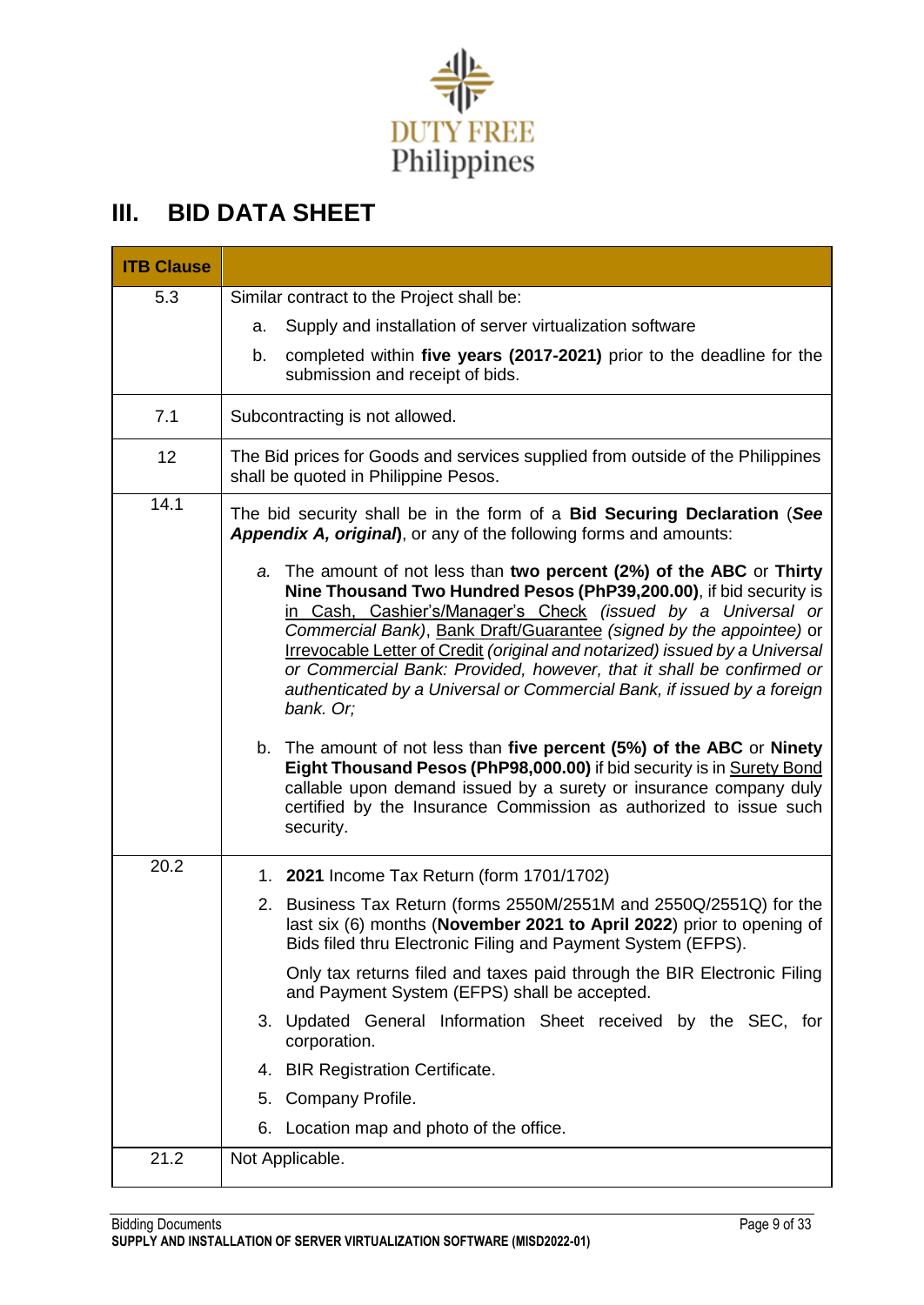

# **IV. GENERAL CONDITIONS OF THE CONTRACT**

### **1. Scope of Contract**

This Contract shall include all such items, although not specifically mentioned, that can be reasonably inferred as being required for its completion as if such items were expressly mentioned herein. All the provisions of RA No. 9184 and its 2016 revised IRR, including the Generic Procurement Manual, and associated issuances, constitute the primary source for the terms and conditions of the Contract, and thus, applicable in contract implementation. Herein clauses shall serve as the secondary source for the terms and conditions of the Contract.

This is without prejudice to Sections 74.1 and 74.2 of the 2016 revised IRR of RA No. 9184 allowing the GPPB to amend the IRR, which shall be applied to all procurement activities, the advertisement, posting, or invitation of which were issued after the effectivity of the said amendment.

Additional requirements for the completion of this Contract shall be provided in the **Special Conditions of Contract** (**SCC).**

### **2. Advance Payment and Terms of Payment**

- 2.1. Advance payment of the contract amount is provided under Annex "D" of the revised 2016 IRR of RA No. 9184.
- 2.2. The Procuring Entity is allowed to determine the terms of payment on the partial or staggered delivery of the Goods procured, provided such partial payment shall correspond to the value of the goods delivered and accepted in accordance with prevailing accounting and auditing rules and regulations. The terms of payment are indicated in the **SCC**.

### **3. Performance Security**

Within ten (10) calendar days from receipt of the Notice of Award by the Bidder from the Procuring Entity but in no case later than prior to the signing of the Contract by both parties, the successful Bidder shall furnish the performance security in any of the forms prescribed in Section 39 of the 2016 revised IRR of RA No. 9184.

### **4. Inspection and Tests**

The Procuring Entity or its representative shall have the right to inspect and/or to test the Goods to confirm their conformity to the Project specifications at no extra cost to the Procuring Entity in accordance with the Generic Procurement Manual. In addition to tests in the **SCC**, **Section VII (Technical Specifications)** shall specify what inspections and/or tests the Procuring Entity requires, and where they are to be conducted. The Procuring Entity shall notify the Supplier in writing, in a timely manner, of the identity of any representatives retained for these purposes.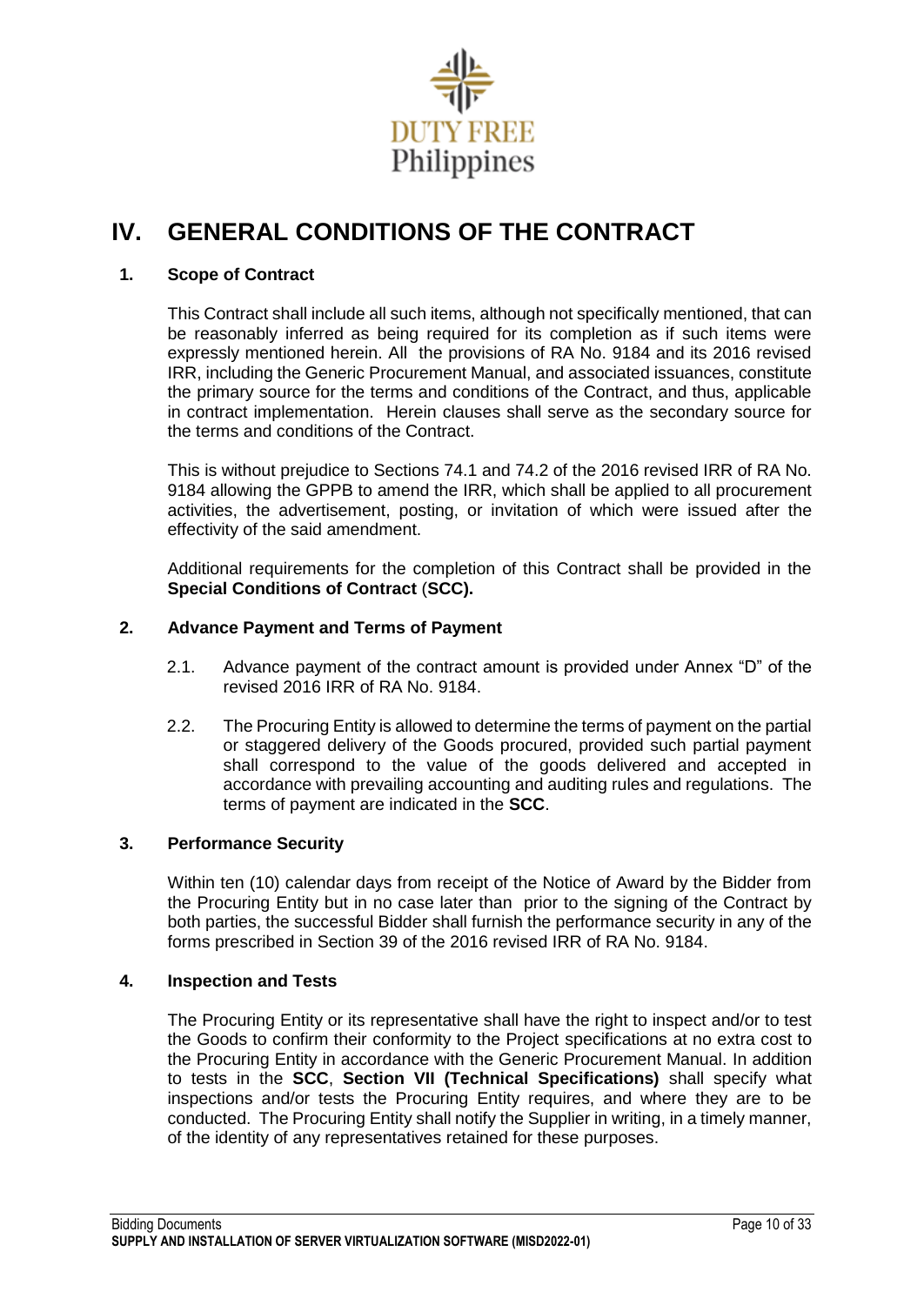

All reasonable facilities and assistance for the inspection and testing of Goods, including access to drawings and production data, shall be provided by the Supplier to the authorized inspectors at no charge to the Procuring Entity.

### **5. Warranty**

- 5.1 In order to assure that manufacturing defects shall be corrected by the Supplier, a warranty shall be required from the Supplier as provided under Section 62.1 of the 2016 revised IRR of RA No. 9184.
- 5.2 The Procuring Entity shall promptly notify the Supplier in writing of any claims arising under this warranty. Upon receipt of such notice, the Supplier shall, repair or replace the defective Goods or parts thereof without cost to the Procuring Entity, pursuant to the Generic Procurement Manual.

### **6. Liability of the Supplier**

The Supplier's liability under this Contract shall be as provided by the laws of the Republic of the Philippines.

If the Supplier is a joint venture, all partners to the joint venture shall be jointly and severally liable to the Procuring Entity.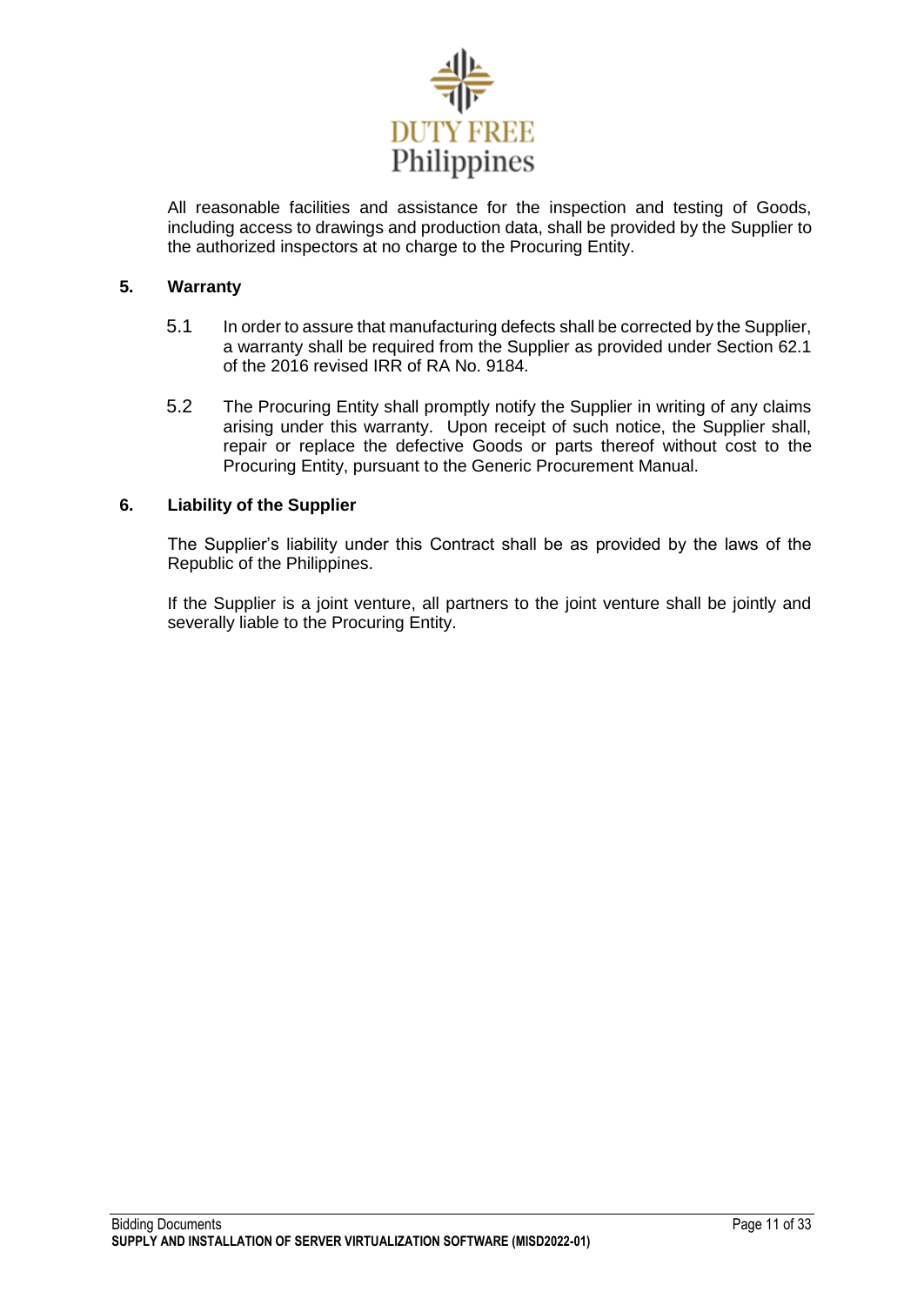# **V. SPECIAL CONDITIONS OF THE CONTRACT**

| <b>GCC Clause</b> |                                                                                                                                                                                                                                                                                                                                                                                                                                                                                                                                                                                                                                                                                                                                                                                                                                                                                                                                                                                                                                                                                                                                                                                                                                                                                                                                                                                                                                                                                                                                                                                                                                                                                                                                                                                                                                                                                                                                                                                                           |
|-------------------|-----------------------------------------------------------------------------------------------------------------------------------------------------------------------------------------------------------------------------------------------------------------------------------------------------------------------------------------------------------------------------------------------------------------------------------------------------------------------------------------------------------------------------------------------------------------------------------------------------------------------------------------------------------------------------------------------------------------------------------------------------------------------------------------------------------------------------------------------------------------------------------------------------------------------------------------------------------------------------------------------------------------------------------------------------------------------------------------------------------------------------------------------------------------------------------------------------------------------------------------------------------------------------------------------------------------------------------------------------------------------------------------------------------------------------------------------------------------------------------------------------------------------------------------------------------------------------------------------------------------------------------------------------------------------------------------------------------------------------------------------------------------------------------------------------------------------------------------------------------------------------------------------------------------------------------------------------------------------------------------------------------|
| 1                 | <b>SERVICES RENDERED AND DOCUMENTS</b><br>Place of Delivery is at Duty Free Philippines Corporation (DFPC), 2nd<br>Floor ICTD Server Room EHA Building, Fiestamall, Ninoy Aquino<br>Avenue, Parañaque City. Risk and title to the Goods will pass from the<br>Supplier to the DFPC upon receipt and final acceptance by the latter at the<br>said place of delivery.                                                                                                                                                                                                                                                                                                                                                                                                                                                                                                                                                                                                                                                                                                                                                                                                                                                                                                                                                                                                                                                                                                                                                                                                                                                                                                                                                                                                                                                                                                                                                                                                                                      |
|                   | Delivery of the Goods shall be made by the Supplier in accordance with the<br>terms specified in Section VI. Schedule of Requirements. The details of<br>shipping and/or other documents to be furnished by the Supplier as pre-<br>requisite to payment are as follows:<br>1. Original copy of the Supplier's invoice showing GOODS'<br>description, quantity, unit price, and total amount signed by the<br>PROCURING ENTITY's representative at the Project Site;<br>2. Delivery receipt detailing number and description of items received<br>signed by the authorized receiving personnel;<br>3. Original copy of the Manufacturer's and Supplier's warranty and<br>software license certificate;<br>4. Certificate of Acceptance/Inspection Report signed by the<br>PROCURING ENTITY's representative/s at the Project Site;<br>For purposes of this clause the Procuring Entity's representative/s for the<br>project are Mr. Richard B. Barrios/ Mr. Arnold A. Arcega.<br><b>UNDERTAKING OF THE SUPPLIER</b><br>The SUPPLIER is responsible for the supply and installation of<br>1.<br>server virtualization software with the following components:<br>a. Software licenses<br>b. Standard Support Services<br>c. Installation of necessary updates for the current EXSI hosts<br>The SUPPLIER shall provide only CERTIFIED Professionals to<br>2.<br>assist on the installation/configuration and/or troubleshooting of the<br>System in case of any problems.<br>The SUPPLIER shall provide Proof of Activation of Virtualization<br>3.<br>licenses upon acceptance.<br>The SUPPLIER shall provide Project Implementation Plan<br>4.<br>The SUPPLIER shall conduct knowledge transfer of basic<br>5.<br>installation and troubleshooting.<br>The SUPPLIER shall provide a Service Level Agreement (SLA) for<br>6.<br>twelve (12) Hours per Day on Business Hours from Mondays to<br>Fridays. The SUPPLIER shall provide DFPC Support account<br>credentials to OEM / Licenses Owner Provider. |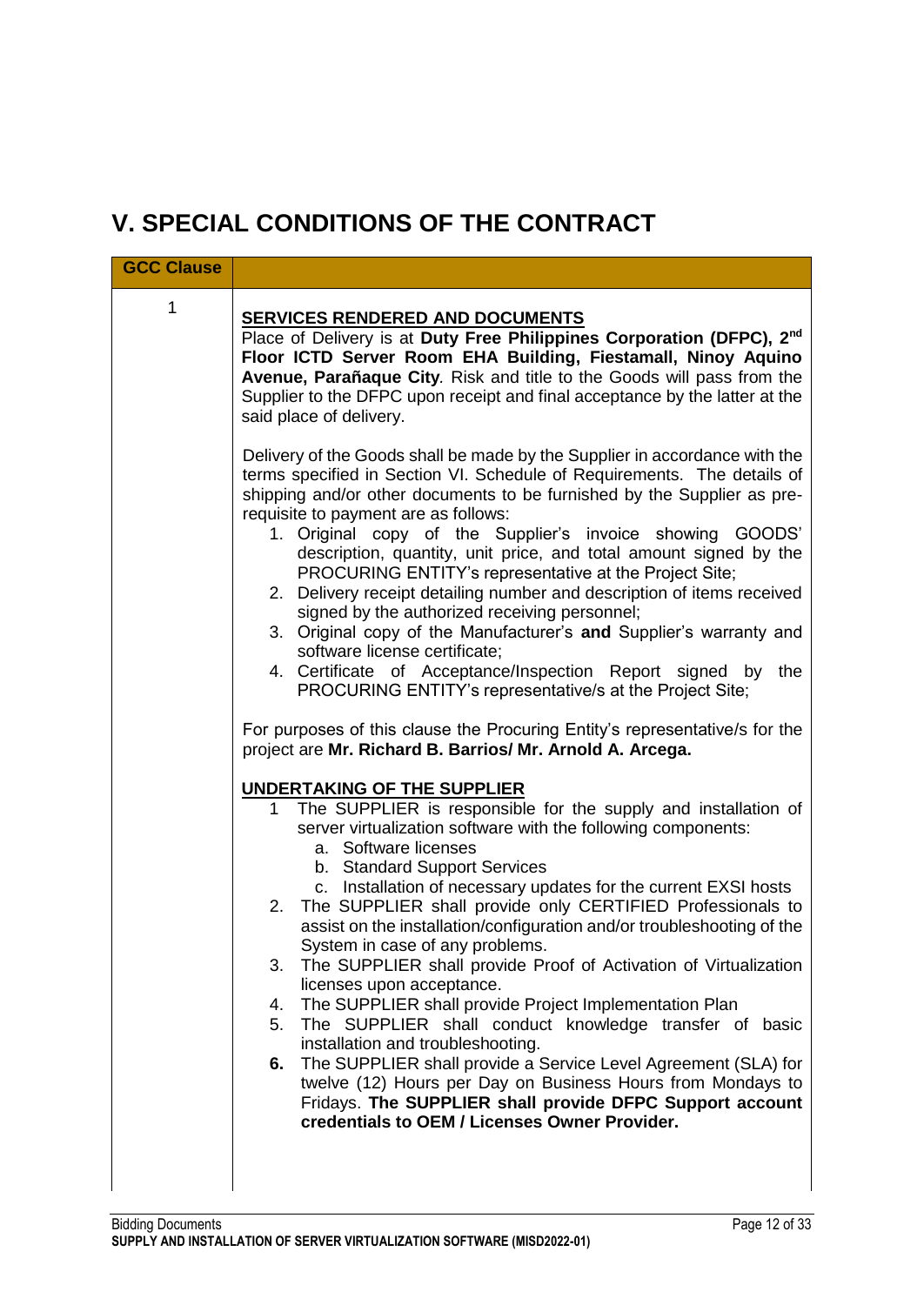|                    | <b>INCIDENTAL SERVICES</b><br>The Supplier is required to provide all of the following services, including                               |
|--------------------|------------------------------------------------------------------------------------------------------------------------------------------|
|                    | additional services, if any, specified in Section VI. Schedule of                                                                        |
| Requirements:      |                                                                                                                                          |
|                    | 1. Performance or supervision of on-site assembly or installation                                                                        |
|                    | and/or start-up of the supplied GOODS except for provincial outlets;                                                                     |
|                    | 2. Furnishing of specialized tools required for assembly and/or                                                                          |
|                    | maintenance of the supplied GOODS, if any;                                                                                               |
|                    | 3. Furnishing of a detailed operations and maintenance manual for                                                                        |
|                    | each appropriate unit of the supplied GOODS;                                                                                             |
|                    | 4. Performance or supervision or maintenance and/or repair of the                                                                        |
|                    | supplied GOODS, for a period of time agreed by the parties,                                                                              |
|                    | provided that this service shall not relieve the Supplier of any                                                                         |
|                    | warranty obligations under this Contract;                                                                                                |
|                    | 5. Training of the PROCURING ENTITY'S personnel, at the Supplier's<br>plant and/or on-site, in assembly, start-up operation, maintenance |
|                    | and/or repair of the supplied GOODS.                                                                                                     |
|                    | 6. In case of unit breakdown/system failure, the SUPPLIER shall                                                                          |
|                    | immediately repair/replace the defective component/system within                                                                         |
|                    | Twenty-Four (24) hours from receipt of notification.                                                                                     |
|                    |                                                                                                                                          |
|                    | The contract price for the GOODS shall include the prices charged by the                                                                 |
|                    | Supplier for incidental services and shall not exceed the prevailing rates                                                               |
|                    | charged to other parties by the Supplier for similar services.                                                                           |
|                    |                                                                                                                                          |
| <b>SPARE PARTS</b> | The Supplier is required to provide all of the following materials,                                                                      |
|                    | notifications, and information pertaining to spare parts manufactured or                                                                 |
|                    | distributed by the Supplier:                                                                                                             |
| 1.                 | such spare parts as the PROCURING ENTITY may elect to                                                                                    |
|                    | purchase from the Supplier, provided that this election shall not                                                                        |
|                    | relieve the Supplier of any warranty obligations under this                                                                              |
|                    | Contract; and                                                                                                                            |
| 2.                 | in the event of termination of production of the spare parts:                                                                            |
|                    | a. advance notification to the PROCURING ENTITY of the                                                                                   |
|                    | pending termination, in sufficient time to permit the                                                                                    |
|                    | PROCURING ENTITY to procure needed requirements; and                                                                                     |
|                    | b. following such termination, furnishing at no cost to the                                                                              |
|                    | PROCURING ENTITY, the blueprints, drawings,<br>and                                                                                       |
|                    |                                                                                                                                          |
|                    | specifications of the spare parts, if requested.                                                                                         |
|                    |                                                                                                                                          |
|                    | The spare parts required are listed in Section VI. Schedule of Requirements                                                              |
|                    | and the cost thereof are included in the Contract Price.                                                                                 |
|                    | The Supplier shall carry sufficient inventories to assure ex-stock supply of                                                             |
|                    | consumable spare parts for the GOODS for a period of Five (5) years.                                                                     |
|                    | Other spare parts and components shall be supplied as promptly as                                                                        |
|                    | possible, but in any case, within Thirty (30) days upon placement of order.                                                              |
|                    |                                                                                                                                          |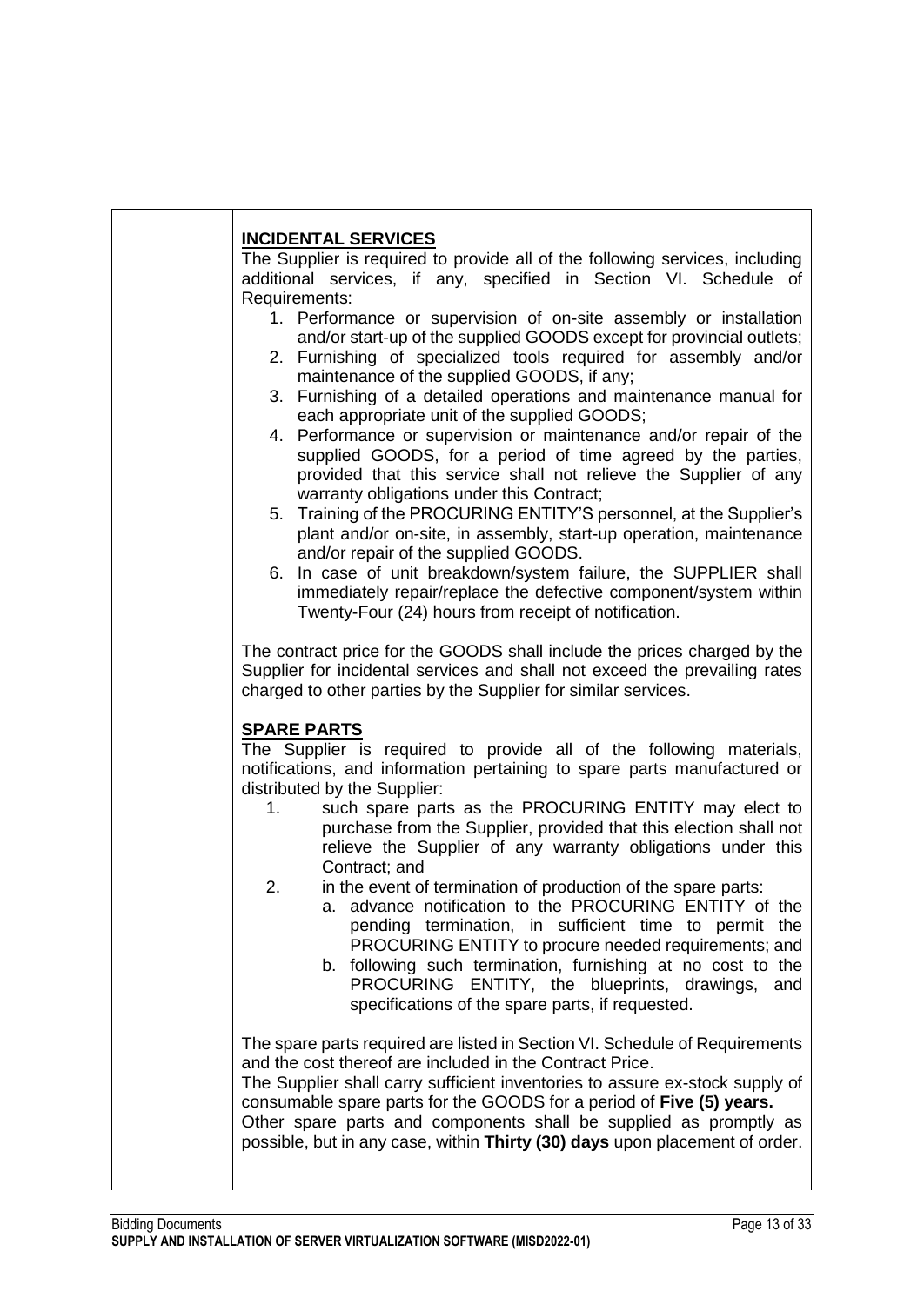| <b>PACKAGING</b><br>The Supplier shall provide such packaging of the Goods as is required to<br>prevent their damage or deterioration during transit to their final destination,<br>as indicated in this Contract. The packaging shall be sufficient to withstand,<br>without limitation, rough handling during transit and exposure to extreme<br>temperatures, salt and precipitation during transit, and open storage.<br>Packaging case size and weights shall take into consideration, where<br>appropriate, the remoteness of the Goods' final destination and the<br>absence of heavy handling facilities at all points in transit. |
|--------------------------------------------------------------------------------------------------------------------------------------------------------------------------------------------------------------------------------------------------------------------------------------------------------------------------------------------------------------------------------------------------------------------------------------------------------------------------------------------------------------------------------------------------------------------------------------------------------------------------------------------|
| The packaging, marking, and documentation within and outside the<br>packages shall comply strictly with such special requirements as shall be<br>expressly provided for in the Contract, including additional requirements, if<br>any, specified below, and in any subsequent instructions ordered by the<br>Procuring Entity.                                                                                                                                                                                                                                                                                                             |
| The outer packaging must be clearly marked on at least four (4) sides as<br>follows:<br>Name of the Procuring Entity<br>Name of the Supplier<br><b>Contract Description</b><br><b>Final Destination</b><br>Gross weight<br>Any special lifting instructions<br>Any special handling instructions<br>Any relevant HAZCHEM classifications                                                                                                                                                                                                                                                                                                   |
| A packaging list identifying the contents and quantities of the package is to<br>be placed on an accessible point of the outer packaging if practical. If not<br>practical the packaging list is to be placed inside the outer packaging but<br>outside the secondary packaging.                                                                                                                                                                                                                                                                                                                                                           |
| <b>TRANSPORTATION</b><br>Where the Supplier is required under Contract to deliver the Goods CIF,<br>CIP, or DDP, transport of the Goods to the port of destination or such other<br>named place of destination in the Philippines, as shall be specified in this<br>Contract, shall be arranged and paid for by the Supplier, and the cost<br>thereof shall be included in the Contract Price.                                                                                                                                                                                                                                             |
| Where the Supplier is required under this Contract to transport the Goods<br>to a specified place of destination within the Philippines, defined as the<br>Project Site, transport to such place of destination in the Philippines,<br>including insurance and storage, as shall be specified in this Contract, shall<br>be arranged by the Supplier, and related costs shall be included in the<br>contract price.                                                                                                                                                                                                                        |
| Where the Supplier is required under Contract to deliver the Goods CIF,<br>CIP or DDP, Goods are to be transported on carriers of Philippine registry.<br>In the event that no carrier of Philippine registry is available, Goods may be                                                                                                                                                                                                                                                                                                                                                                                                   |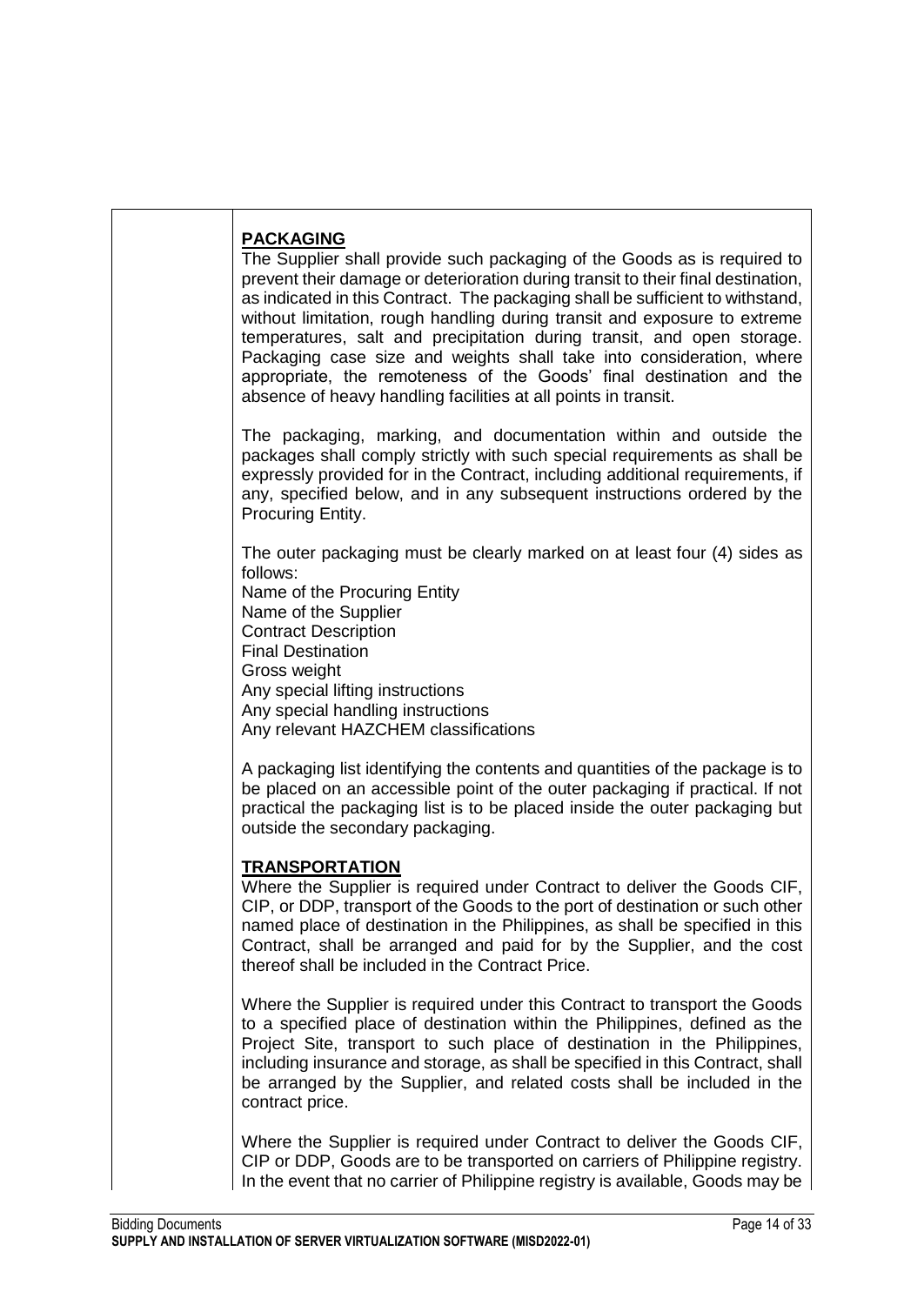|   | shipped by a carrier which is not of Philippine registry provided that the<br>Supplier obtains and presents to the Procuring Entity certification to this<br>effect from the nearest Philippine consulate to the port of dispatch. In the<br>event that carriers of Philippine registry are available, but their schedule<br>delays the Supplier in its performance of this Contract the period from when<br>the Goods were first ready for shipment and the actual date of shipment the<br>period of delay will be considered force majeure. |
|---|-----------------------------------------------------------------------------------------------------------------------------------------------------------------------------------------------------------------------------------------------------------------------------------------------------------------------------------------------------------------------------------------------------------------------------------------------------------------------------------------------------------------------------------------------|
|   | The Procuring Entity accepts no liability for the damage of Goods during<br>transit other than those prescribed by INCOTERMS for DDP deliveries. In<br>the case of Goods supplied from within the Philippines or supplied by<br>domestic Suppliers risk and title will not be deemed to have passed to the<br>Procuring Entity until their receipt and final acceptance at the final<br>destination.                                                                                                                                          |
|   | <b>INTELLECTUAL PROPERTY RIGHTS</b><br>The Supplier shall indemnify the Procuring Entity against all third-party<br>claims of infringement of patent, trademark, or industrial design rights<br>arising from use of the Goods or any part thereof.                                                                                                                                                                                                                                                                                            |
| 4 | For Inspection and Tests:<br>1. Verify proof of software license registration and activation.<br>2. Check software license conformity with the Technical Specifications.<br>3. License & Support start date shall be the date of acceptance                                                                                                                                                                                                                                                                                                   |
| 5 | In consideration of the warranty obligations and the length of the warranty<br>period, the SUPPLIER is advised to provide a special bank guarantee<br>equivalent to five percent (5%) of the contract price and shall be valid<br>until the warranty period lapses.                                                                                                                                                                                                                                                                           |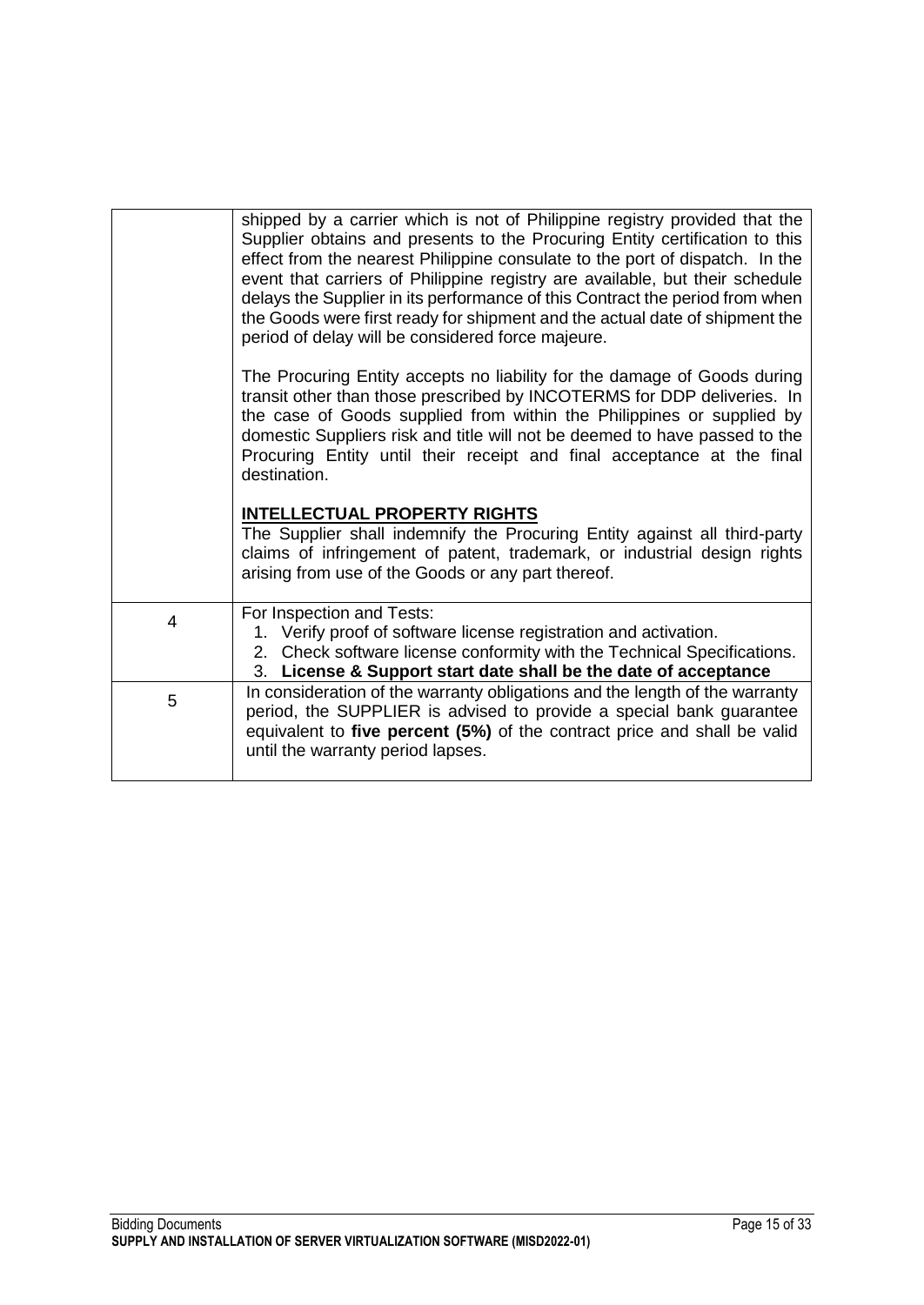# **VI. SCHEDULE OF REQUIREMENTS**

The SUPPLIER should provide the following Infrastructure Software Requirements:

| ITEM          | <b>DESCRIPTION</b>                         | <b>QUANTITY</b> |
|---------------|--------------------------------------------|-----------------|
|               | Software Licenses VSphere                  | 12              |
|               | <b>Support and Subscription</b>            | 12              |
| $\mathcal{P}$ | Management Server Software License VCenter |                 |
|               | <b>Support and Subscription</b>            |                 |
| 3             | Service and Installation                   | 1 Lot           |

### **SCOPE OF WORK:**

- 1. Installation, **sizing** and configuration of the server virtualization software in the existing virtualization cluster with the following components:
	- a. Software licenses
	- b. Standard Support Services
	- c. Upgrade of hosts and VM migration
- 2. Installation, testing and verification of installed license and software.
- 3. Provide only CERTIFIED Professionals to **deliver** the installation/configuration and/or troubleshooting of the System in case of any problems.
- 4. Provide Proof of activation of Virtualization licenses.
- 5. Provide Project Implementation Plan, **Daily Status Report** and Work Schedule
- 6. Conduct knowledge transfer of basic installation, **management** and troubleshooting.
- 7. Provide documentation of Method of Procedure ( MOP) of the set-up, and configuration **and management.**
- **8. Provide technical and user manuals.**

### **DELIVERY DATE**

A one (1) time delivery of the above stated requirements will be made within **Thirty (30) calendar days** from receipt of the Notice to Proceed (NTP).

Name: \_\_\_\_\_\_\_\_\_\_\_\_\_\_\_\_\_\_\_\_\_\_\_\_\_\_\_\_\_\_\_\_\_\_\_\_\_\_\_\_\_\_\_\_\_\_\_\_\_\_\_\_\_\_\_\_\_\_\_\_\_\_\_\_\_\_\_

Legal Capacity:

Signature:

Duly authorized to sign this Schedule of Requirements for and behalf of: \_\_\_\_\_\_\_\_\_\_\_\_\_\_\_\_\_\_\_\_\_\_\_\_\_\_\_\_\_\_\_\_\_\_\_\_\_\_\_\_\_\_\_\_\_\_\_\_\_\_\_\_\_\_\_\_\_

Date: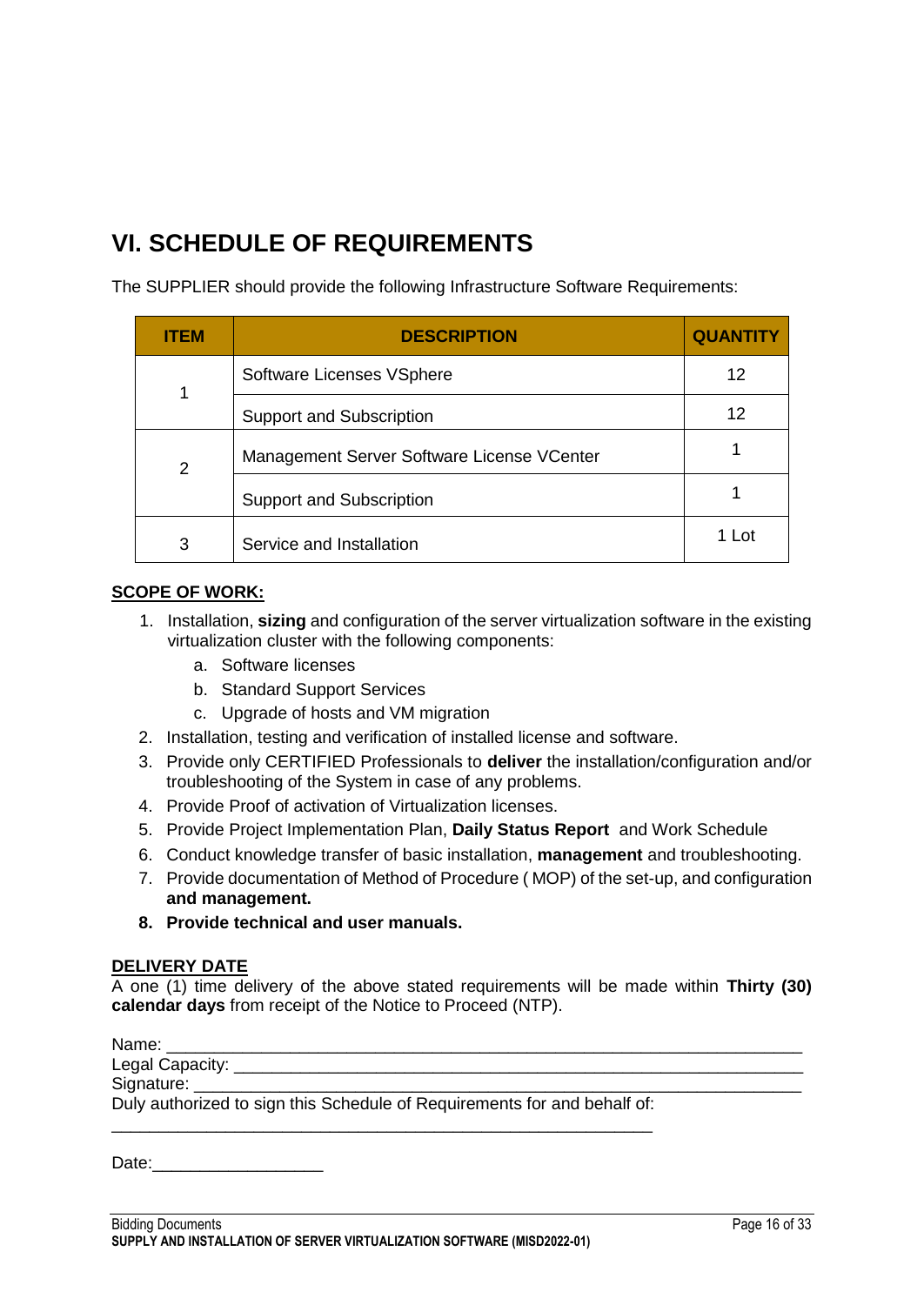# **VII. TECHNICAL SPECIFICATIONS**

Bidders must state here either "*Comply"* or *"Not Comply"* against each of the individual parameters of each Specification stating the corresponding performance parameter of the equipment offered. Statements of "Comply" or "Not Comply" must be supported by evidence in a Bidders Bid and cross-referenced to that evidence. Evidence shall be in the form of manufacturer's un-amended sales literature, unconditional statements of specification and compliance issued by the manufacturer, samples, independent test data etc., as appropriate. A statement that is not supported by evidence or is subsequently found to be contradicted by the evidence presented will render the Bid under evaluation liable for rejection. A statement either in the Bidder's statement of compliance or the supporting evidence that is found to be false either during Bid evaluation, post-qualification or the execution of the Contract may be regarded as fraudulent and render the Bidder or supplier liable for prosecution subject to the applicable laws and issuances.

| <b>MINIMUM SPECIFICATIONS</b>                                          | <b>STATEMENT OF</b><br><b>COMPLIANCE</b> |
|------------------------------------------------------------------------|------------------------------------------|
| (12) Software Licenses and (12) Support and Subscription               |                                          |
| Part No. VS7-STD-C<br>$\bullet$                                        |                                          |
| VMware vSphere 7 Standard for 1 Processor                              |                                          |
| Part No. VS7-STD-G-SSS-C                                               |                                          |
| 1 Year Basic Support and Subscription for VMware vSphere<br>7 Standard |                                          |
| 12 Hours per Day - Business Hours- Monday to Friday                    |                                          |
| (1) Management Server Software and (1) Support and Subscription        |                                          |
| Part No. VCS7-STD-C                                                    |                                          |
| VMware vCenter Server 7 Standard for 1 Processor                       |                                          |
| Part No. VCS7-STD-G-SSS-C                                              |                                          |
| 1 Year Basic Support and Subscription for VMware vCenter<br>$\bullet$  |                                          |
| Server 7 for vSphere 7 Standard                                        |                                          |
| 12 Hours per Day - Business Hours- Monday to Friday                    |                                          |
| <b>Service and Installation - 1 Lot</b>                                |                                          |
| Installation of New Software and Licenses                              |                                          |
| Installation of needed updates for the current EXSI host               |                                          |
| Migration of VMs on old EXSI Host to the new EXSI host                 |                                          |

The inspection and test to be conducted are:

- 1. Verify proof of software license registration and activation.
- 2. Check software license conformity with the Technical Specifications.
- 3. **License & Support start date shall be the date of acceptance**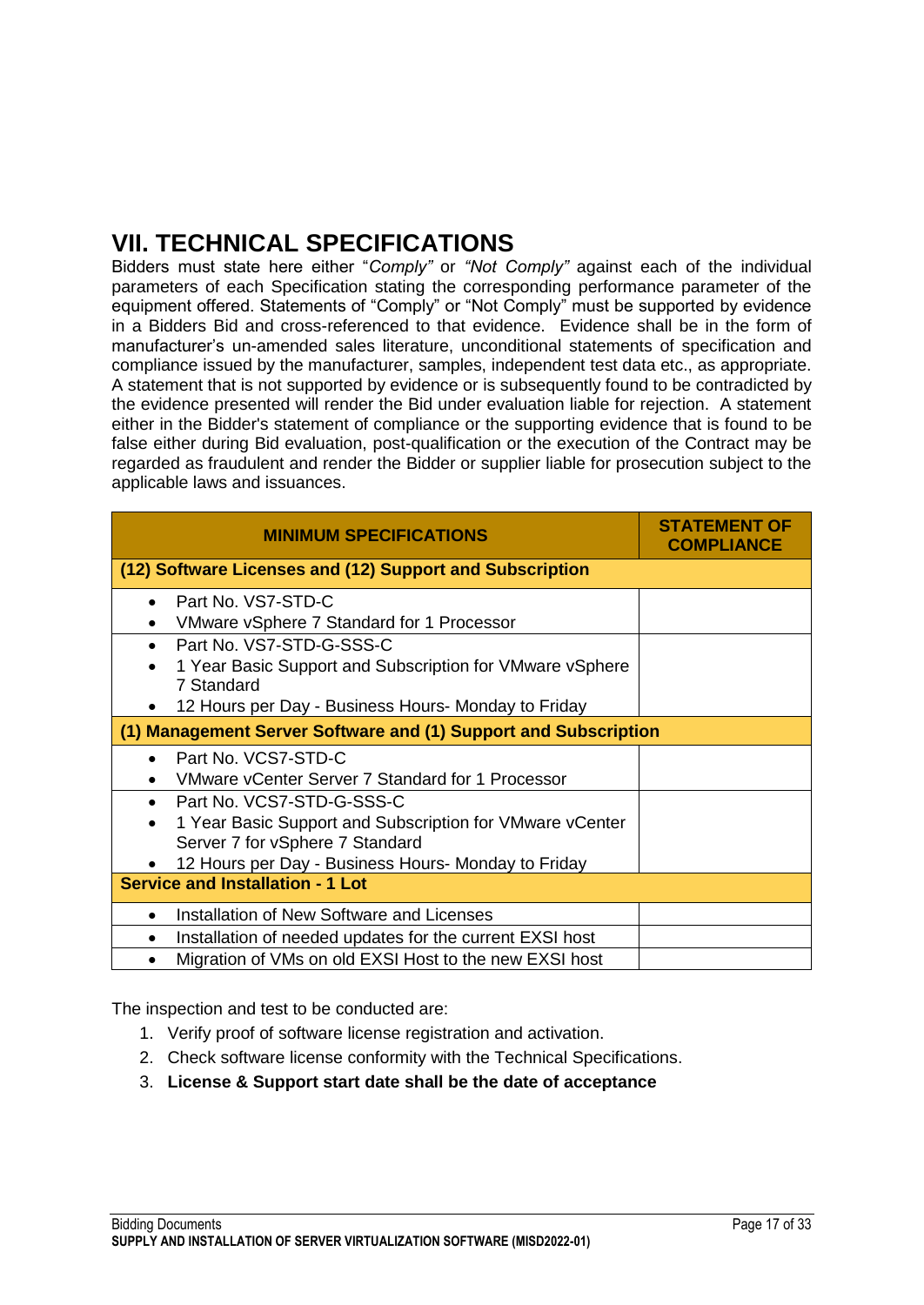### **ADDITIONAL REQUIREMENTS TO BE SUBMITTED ON THE DATE OF BID OPENING AS INTEGRAL PART OF THE TECHNICAL SPECIFICATIONS:**

- 1. Certificate of Tier 1 or Tier 2 partnership with their respective product manufacturer.
- 2. In case the bidder did not manufacture or otherwise produce the goods, a Manufacturer's Authorization for the bidder to supply the goods under this contract. In case the bidder is a reseller, submit both Manufacturer's Authorization for the Distributor, and Distributor's Authorization for the bidder to supply the goods under this contract.
- 3. Authorized Services Partner Certification from the Principal or Manufacturer or List of technical support service center and manpower (either 3<sup>rd</sup> party service center or inhouse technical support).
- 4. Certification from the software provider that the license to be supplied is genuine and valid.
- 5. Submission of a detailed project implementation plan and work schedule.
- 6. List of the following qualified personnel with their respective Curriculum Vitae (CV) and Certification:
	- VMware certified support engineers
	- Dell certified solutions architect.
- 7. Project Implementation plan and work schedule.

Name: \_\_\_\_\_\_\_\_\_\_\_\_\_\_\_\_\_\_\_\_\_\_\_\_\_\_\_\_\_\_\_\_\_\_\_\_\_\_\_\_\_\_\_\_\_\_\_\_\_\_\_\_\_\_\_\_\_\_\_\_\_\_\_\_\_\_\_ Legal Capacity: **Legal Capacity:**  $\blacksquare$ Signature: Duly authorized to sign this Schedule of Requirements for and behalf of: \_\_\_\_\_\_\_\_\_\_\_\_\_\_\_\_\_\_\_\_\_\_\_\_\_\_\_\_\_\_\_\_\_\_\_\_\_\_\_\_\_\_\_\_\_\_\_\_\_\_\_\_\_\_\_\_\_

Date: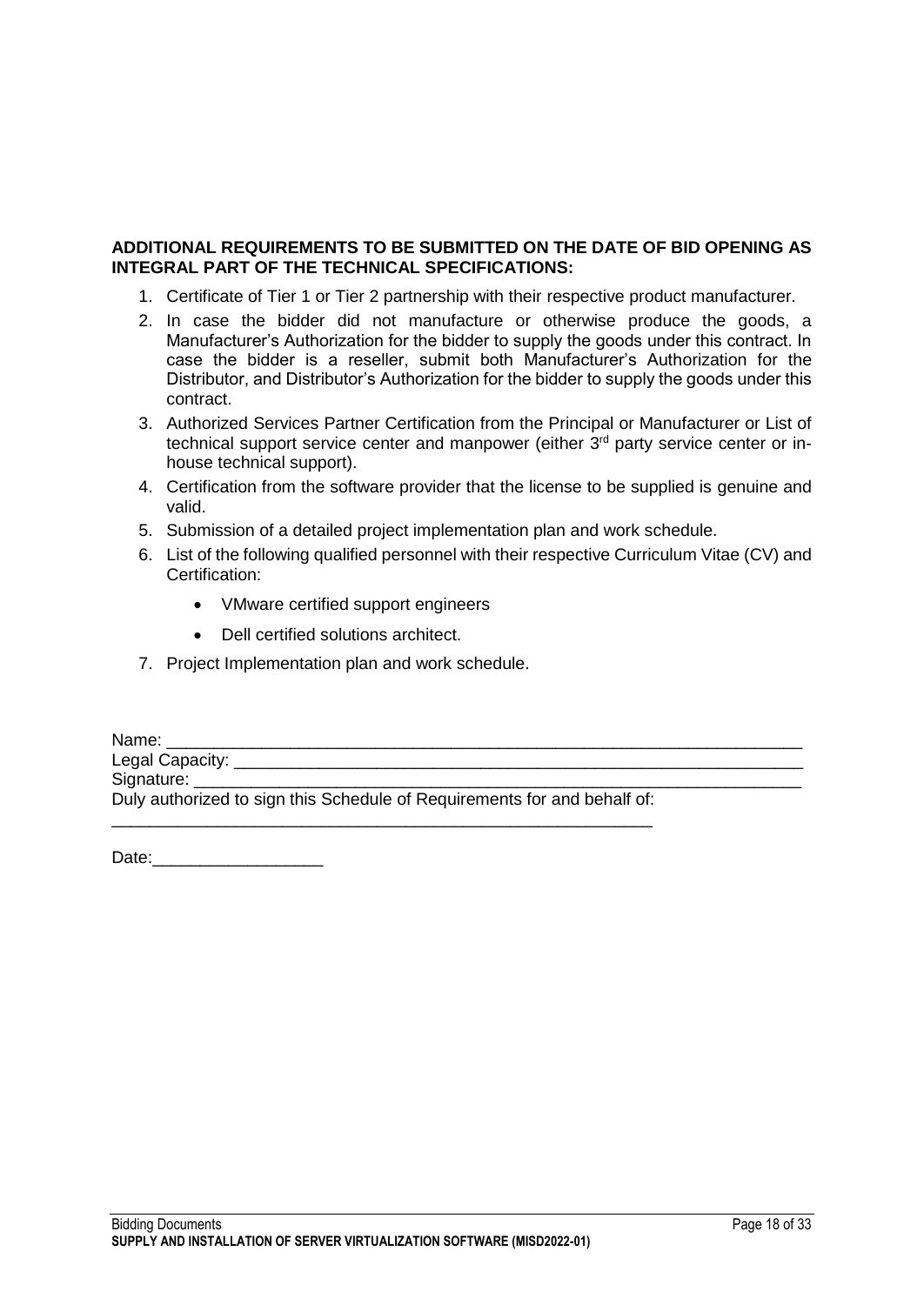# **VIII. CHECKLIST OF TECHNICAL AND FINANCIAL DOCUMENTS**

**The first envelope shall contain the following:**

### **I. TECHNICAL COMPONENT**

### *Class "A" Documents*

### **A. ELIGIBILITY DOCUMENTS**

- 1. Latest and updated PhilGEPS Registration Certificate (Platinum Membership) in accordance with Section 8.5.2 of the IRR and GPPB Resolution No. 15-2021 together with the valid and updated documents indicated in "Annex A".
- 2. a. List, if any, statement of the bidder's all ongoing government and private contracts, including contracts awarded but not yet started, if any, whether similar or not similar in nature and complexity to the contract to be bid; (Please provide additional sheets, if necessary)

| <b>CONTRACTS</b>               |                             |                                                                          |                                  |         | <b>CUSTOMER CONTACTS</b> |              |
|--------------------------------|-----------------------------|--------------------------------------------------------------------------|----------------------------------|---------|--------------------------|--------------|
| <b>Contract</b><br><b>Name</b> | <b>Kinds</b><br>Οf<br>Goods | Date of<br><b>Contract &amp;</b><br>delivery<br>(mm/dd/yy &<br>mm/dd/yy) | <b>Contract</b><br><b>Amount</b> | Company | <b>Person</b>            | Number/<br>s |
|                                |                             |                                                                          |                                  |         |                          |              |
|                                |                             |                                                                          |                                  |         |                          |              |

b. Statement of the bidder's Single Largest Completed Contract (SLCC) similar to the contract to be bid, except under conditions provided for in Sections 23.4.1.3 and 23.4.2.4 of the 2016 revised IRR of RA No. 9184, within **five (5) years (2017-2021)** prior to the deadline for the submission and receipt of bids.

Pursuant to Section 23.4.1.3 of the 2016 revised IRR of RA No.9184, the Bidder shall have an SLCC that is at least one (1) contract similar to the Project the value of which, adjusted to current prices using the PSA's CPI must be equivalent to at least fifty percent (50%) of the ABC or equivalent to **Nine Hundred Eighty Thousand Pesos (PhP980,000.00).**

| <b>CONTRACTS</b>               |                           |                                                                  | <b>*CUSTOMER</b><br><b>SATISFACTION</b><br>(Let the customer sign<br>the appropriate box) |                  | <b>CUSTOMER CONTACTS</b>       |         |        |          |
|--------------------------------|---------------------------|------------------------------------------------------------------|-------------------------------------------------------------------------------------------|------------------|--------------------------------|---------|--------|----------|
| <b>Contract</b><br><b>Name</b> | <b>GOODS</b><br>delivered | Date of<br>Contract &<br>delivery<br>(mm/dd/yy<br>&<br>mm/dd/yy) | <b>Contract</b><br>Amount                                                                 | <b>Satisfied</b> | <b>Not</b><br><b>Satisfied</b> | Company | Person | Number/s |
|                                |                           |                                                                  |                                                                                           |                  |                                |         |        |          |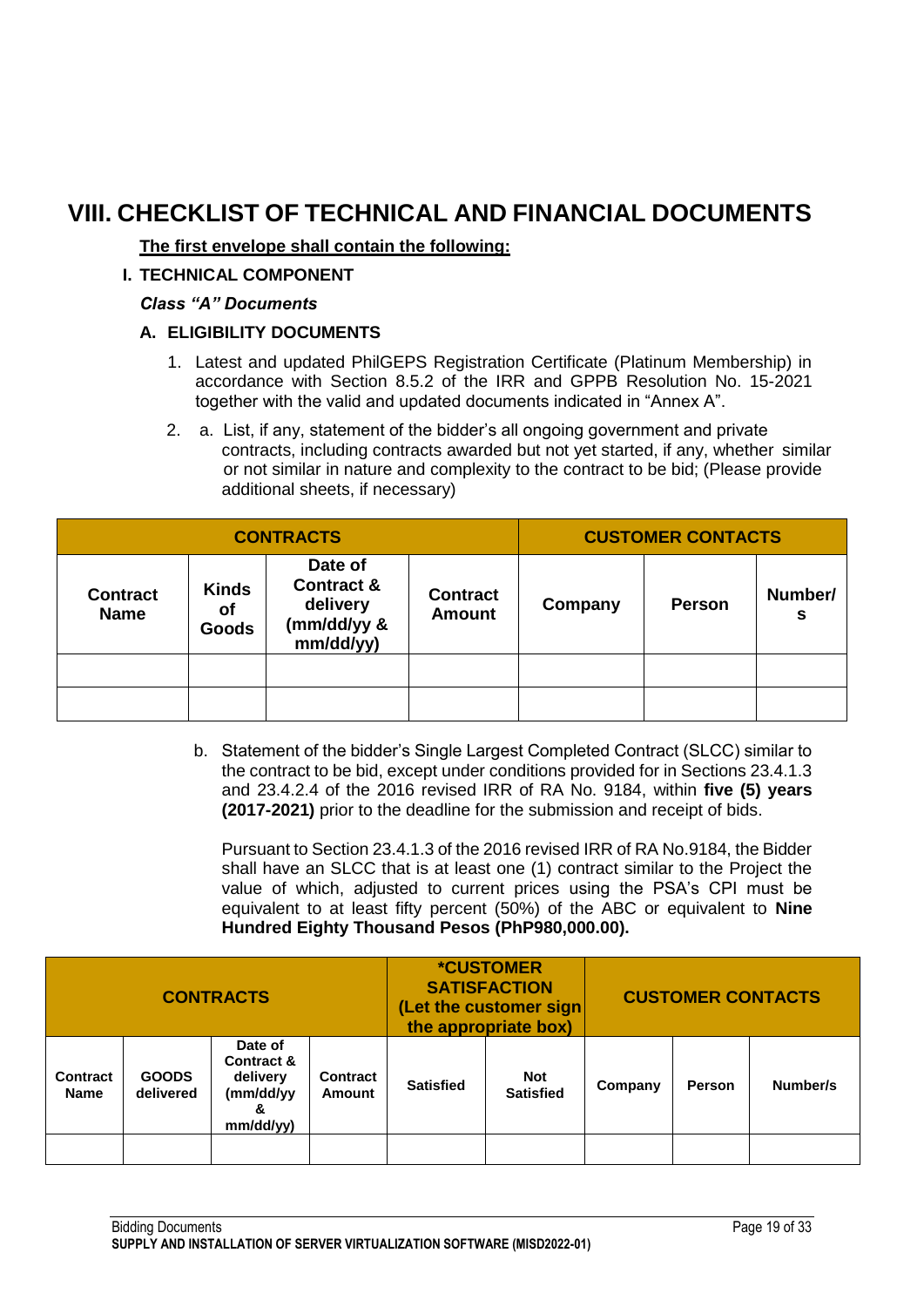In the event that the Customer/Client failed to sign the appropriate box, provide "Certificate of Satisfaction" from the listed company as proof.

3. Duly signed computation of the bidder's Net Financial Contracting Capacity (*Refer to Appendix C, original*) or If the bidder submits a committed Line of Credit, it must be at least equal to ten percent (10%) of the ABC to be bid: Provided, that if the same is issued by a foreign Universal or Commercial Bank, it shall be confirmed or authenticated by a local Universal or Commercial Bank.

### *Class "B" Documents*

4. If applicable, a duly signed joint venture agreement (JVA) in case the joint venture is already in existence; or duly notarized statements from all the potential joint venture partners stating that they will enter into and abide by the provisions of the JVA in the instance that the bid is successful.

Each partner of the joint venture shall submit their respective PhilGEPS Certificates of Registration in accordance with Section 8.5.2 of this IRR. The submission of technical and financial eligibility documents by any of the joint venture partners constitutes compliance: Provided, that the partner responsible to submit the NFCC shall likewise submit the Statement of all of its ongoing contracts and Audited Financial Statements.

### **B. TECHNICAL DOCUMENTS**

- 1. Bid Security as refer to BDS under ITB Clause 14.1**.** If in the form of a Surety Bond, submit also a certification issued by the Insurance Commission or Notarized Bid Securing Declaration (*Refer to Appendix A, original*);
- 2. Conformity with the specifications, as enumerated and specified in the following:
	- a. Schedule of Requirements *(Refer to Section VI of the Bidding Documents)*, *original*.
	- b. Technical Specifications. (*Refer to Section VII of the Bidding Documents), original*.
		- i. Certificate of Tier 1 or Tier 2 partnership with their respective product manufacturer.
		- ii. In case the bidder did not manufacture or otherwise produce the goods, a Manufacturer's Authorization for the bidder to supply the goods under this contract. In case the bidder is a reseller, submit both Manufacturer's Authorization for the Distributor, and Distributor's Authorization for the bidder to supply the goods under this contract.
		- iii. Authorized Services Partner Certification from the Principal or Manufacturer or List of technical support service center and manpower (either 3rd party service center or in-house technical support).
		- iv. Certification from the software provider that the license to be supplied is genuine and valid
		- v. Submission of a detailed project implementation plan and work schedule.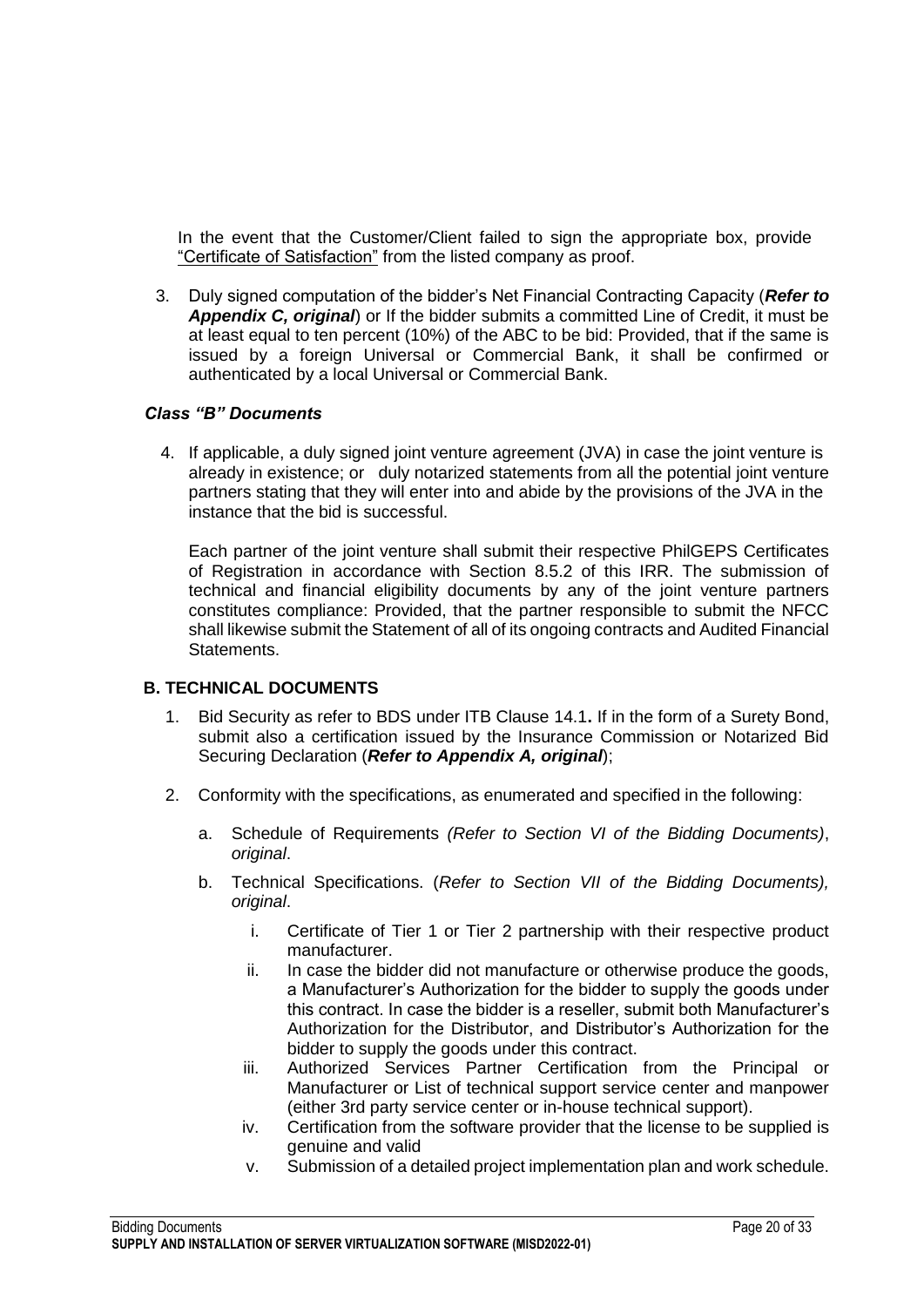- vi. List of the following qualified personnel with their respective Curriculum Vitae (CV) and Certification:
	- VMware certified support engineers
	- Dell certified solutions architect.
- vii. Project Implementation plan and work schedule.
- 3. Duly signed Omnibus Sworn Statement (OSS) (*Refer to Appendix B, original*); and if applicable, Original Notarized Secretary's Certificate in case of a corporation, partnership, or cooperative; or Original Special Power of Attorney of all members of the joint venture giving full power and authority to its officer to sign the OSS and do acts to represent the Bidder**.**
- 4. Other documentary requirements under RA No. 9184 (as applicable)
	- a. Certification from the relevant government office of their country stating that Filipinos are allowed to participate in their government activities for the same item or product. *(if applicable)*
	- b. Certification from the DTI if the Bidder claims preference as a Domestic Bidder or Domestic Entity. *(If applicable)*

### **The second envelope shall contain the following:**

### **II. FINANCIAL COMPONENT**

- 1. Duly signed and accomplished Financial Bid Form (*Refer to Appendix D, original*)
- 2. Duly signed and accomplished Price Schedule (*Refer to Appendix E, original*)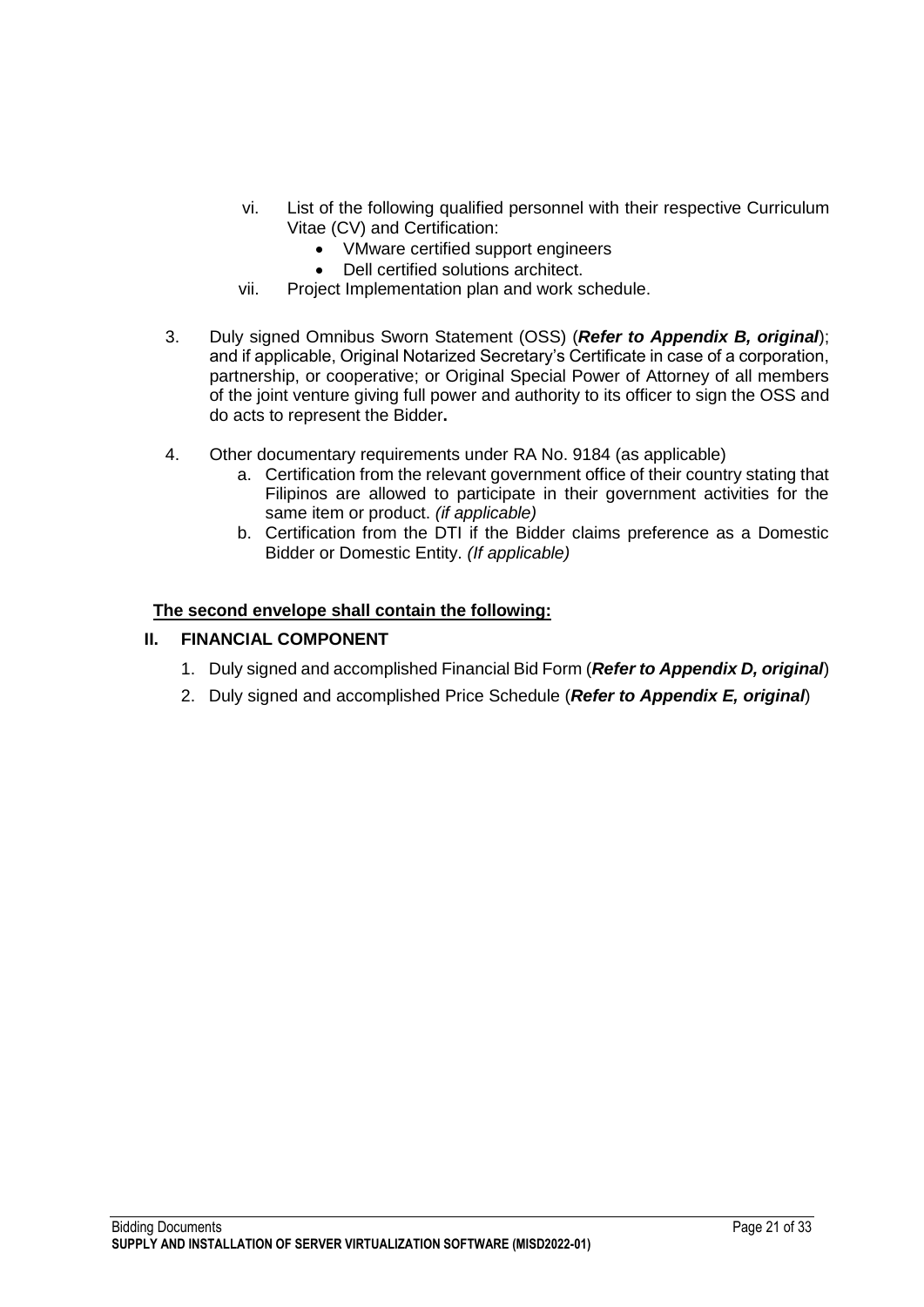# **CHECKLIST OF ADDITIONAL REQUIREMENTS**

Within non-extendible period of five (5) calendar days from receipt by the bidder of the notice from the BAC that the bidder has the Lowest Calculated Bid , the bidder shall submit in **two (2) copies** (one copy must be thru portable storage device (USB) to the BAC of the following documents as part of the post-qualification requirements:

- 1. Latest income and business tax returns in the forms specified in the BDS under ITB Clause 20.2;
	- a. **2021** Income Tax Return *(form 1701/1702)*
	- b. Business Tax Return *(forms 2550M/2551M and 2550Q/2551Q)* for the last six (6) months (**November 2021 to April 2022)** prior to opening of Bids filed thru Electronic Filing and Payment System (EFPS).

Only tax returns filed and taxes paid through the BIR Electronic Filing and Payment System (EFPS) shall be accepted.

- 2. Other appropriate licenses and permits.
	- a. Updated General Information Sheet received by the SEC, for corporation.
	- b. BIR Registration Certificate.
	- c. Company Profile
	- d. Location Map and Photo of the office.

*Failure to submit any of the post-qualification requirements on time shall disqualify the bidder for award. Should there be a finding against the veracity of any of the documents submitted, the Bid Security shall be forfeited in accordance with Section 69 of the 2016 IRR of RA 9184.*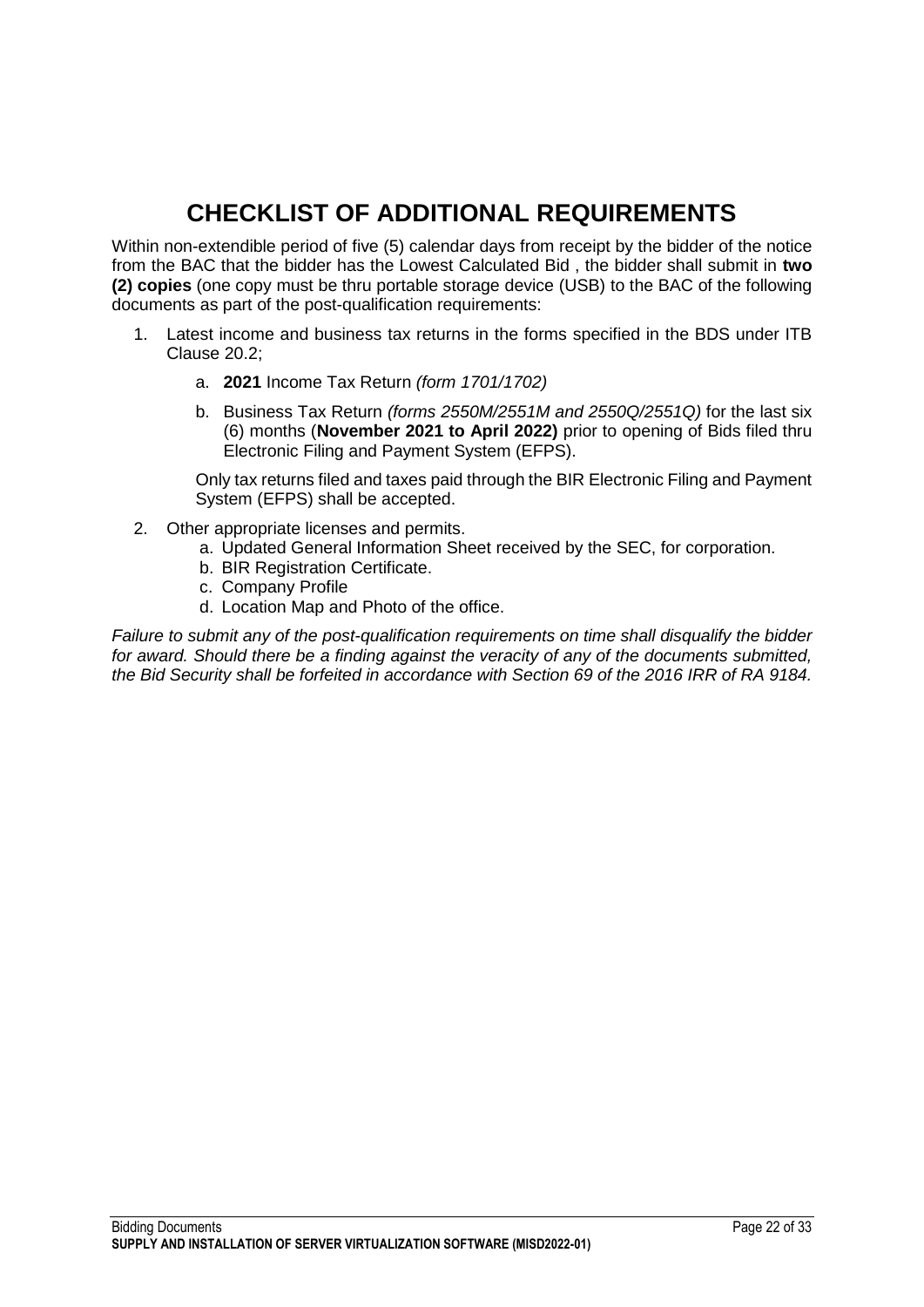*Appendix A* Page 1 of 2

REPUBLIC OF THE PHILIPPINES) CITY OF \_\_\_\_\_\_\_\_\_\_\_\_\_\_\_\_\_\_\_\_\_\_\_) S.S.

### **BID SECURING DECLARATION Project Identification No.: MISD2022-01**

### To: **Duty Free Philippines Corporation Fiestamall, Columbia Complex, Ninoy Aquino Avenue, Parañaque City**

I/We, the undersigned, declare that:

- 1. I/We understand that, according to your conditions, bids must be supported by a Bid Security, which may be in the form of a Bid Securing Declaration.
- 2. I/We accept that: (a) I/we will be automatically disqualified from bidding for any procurement contract with any procuring entity for a period of two (2) years upon receipt of your Blacklisting Order; and, (b) I/we will pay the applicable fine provided under Section 6 of the Guidelines on the Use of Bid Securing Declaration, within fifteen (15) days from receipt of the written demand by the procuring entity for the commission of acts resulting to the enforcement of the bid securing declaration under Sections 23.1(b), 34.2, 40.1 and 69.1, except 69.1(f),of the IRR of RA No. 9184; without prejudice to other legal action the government may undertake.
- 3. I/We understand that this Bid Securing Declaration shall cease to be valid on the following circumstances:
	- a. Upon expiration of the bid validity period, or any extension thereof pursuant to your request;
	- b. I am/we are declared ineligible or post-disqualified upon receipt of your notice to such effect, and (i) I/we failed to timely file a request for reconsideration or (ii) I/we filed a waiver to avail of said right; and
	- c. I am/we are declared the bidder with the Lowest Calculated Responsive Bid, and I/we have furnished the performance security and signed the Contract.

IN WITNESS WHEREOF, I/We have hereunto set my/our hand/s this \_\_\_\_ day of *[month] [year]* at *[place of execution]*.

> *[Insert NAME OF BIDDER OR ITS AUTHORIZED REPRESENTATIVE] [Insert signatory's legal capacity]* Affiant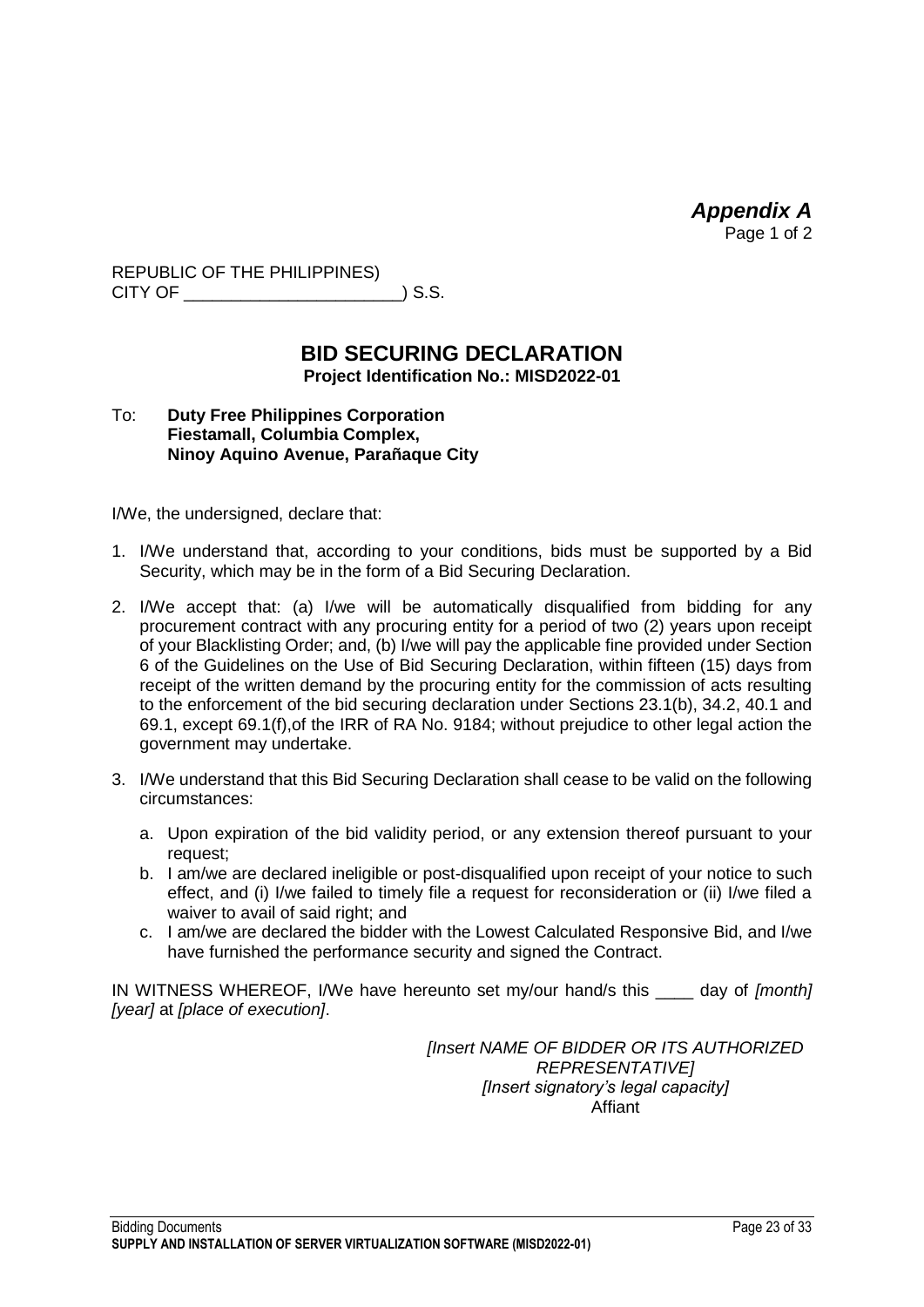### *Appendix A* Page 2 of 2

**IN WITNESS WHEREOF**, I/We have hereunto set my/our hand/s this \_\_\_\_ day of *[month] [year]* at *[place of execution]*.

### *[Insert NAME OF BIDDER'S AUTHORIZED REPRESENTATIVE] [Insert signatory's legal capacity]* **Affiant**

*Jurat*

**SUBSCRIBED AND SWORN** to before me this \_\_ day of *[month] [year]* at *[place of execution]*, Philippines. Affiant/s is/are personally known to me and was/were identified by me through competent evidence of identity as defined in the 2004 Rules on Notarial Practice (A.M. No. 02-8-13-SC). Affiant/s exhibited to me his/her *[insert type of government identification card used]*, with his/her photograph and signature appearing thereon, with no. \_\_\_\_\_\_ and his/her Identification Card No. \_\_\_\_\_\_\_ issued on \_\_\_\_\_\_ at \_\_\_\_\_\_.

Witness my hand and seal this \_\_\_ day of *[month] [year].*

### **NAME OF NOTARY PUBLIC**

Serial No. of Commission \_\_\_\_\_\_\_\_\_\_\_ Notary Public for \_\_\_\_\_\_ until \_\_\_\_\_\_ Roll of Attorneys No. MCLE Compliance No. \_ PTR No. \_\_, *[date issued], [place issued]*  IBP No. \_\_, *[date issued], [place issued]* 

Doc. No. \_\_\_ Page No. Book No. \_\_\_ Series of \_\_\_\_.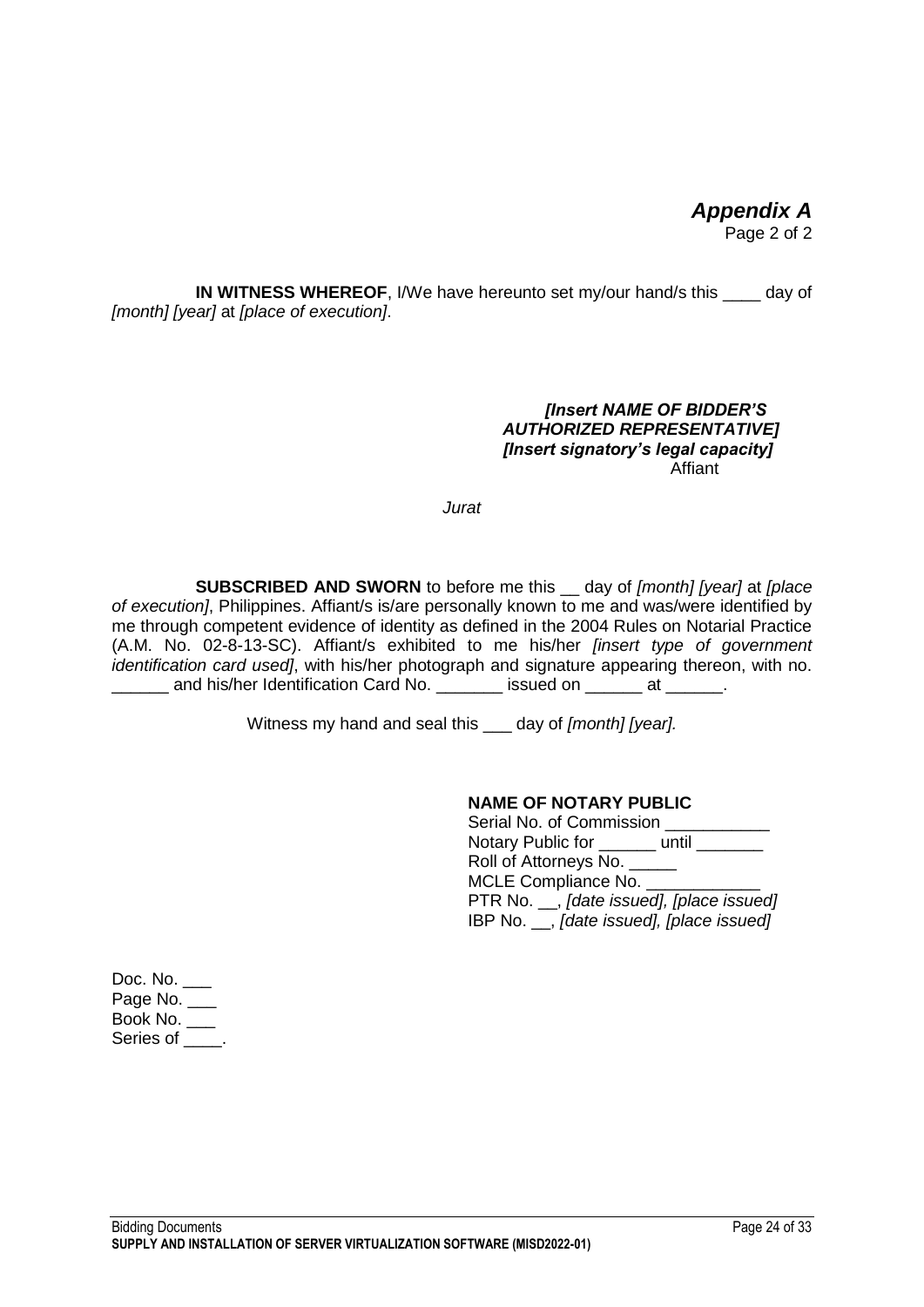*Appendix B* Page 1 of 3

### **OMNIBUS SWORN STATEMENT**

\_\_\_\_\_\_\_\_\_\_\_\_\_\_\_\_\_\_\_\_\_\_\_\_\_\_\_\_\_\_\_\_\_\_\_\_\_\_\_\_\_\_\_\_\_\_\_\_\_\_\_\_\_\_\_\_\_\_\_\_\_\_\_\_\_\_\_

REPUBLIC OF THE PHILIPPINES ) CITY/MUNICIPALITY OF  $\qquad$  ) S.S.

### **AFFIDAVIT**

I, [Name of Affiant], of legal age, [Civil Status], [Nationality], and residing at [Address of Affiant], after having been duly sworn in accordance with law, do hereby depose and state that:

*1. [Select one, delete the other:]*

*[If a sole proprietorship:]* I am the sole proprietor or authorized representative of [Name of Bidder] with office address at [address of Bidder];

*IIf a partnership, corporation, cooperative, or joint venture:* I am the duly authorized and designated representative of [Name of Bidder] with office address at [address of Bidder];

*2. [Select one, delete the other:]*

*[If a sole proprietorship:]* As the owner and sole proprietor, or authorized representative of [Name of Bidder], I have full power and authority to do, execute and perform any and all acts necessary to participate, submit the bid, and to sign and execute the ensuing contract for [Name of the Project] of the [Name of the Procuring Entity], as shown in the attached duly notarized Special Power of Attorney;

*[If a partnership, corporation, cooperative, or joint venture:]* I am granted full power and authority to do, execute and perform any and all acts necessary to participate, submit the bid, and to sign and execute the ensuing contract for [Name of the Project] of the [Name of the Procuring Entity], as shown in the attached [state title of attached document showing proof of authorization (e.g., duly notarized Secretary's Certificate, Board/Partnership Resolution, or Special Power of Attorney, whichever is applicable;)];

- 3. [Name of Bidder] is not "blacklisted" or barred from bidding by the Government of the Philippines or any of its agencies, offices, corporations, or Local Government Units, foreign government/foreign or international financing institution whose blacklisting rules have been recognized by the Government Procurement Policy Board, **by itself or by relation, membership, association, affiliation, or controlling interest with another blacklisted person or entity as defined and provided for in the Uniform Guidelines on Blacklisting;**
- 4. Each of the documents submitted in satisfaction of the bidding requirements is an authentic copy of the original, complete, and all statements and information provided therein are true and correct;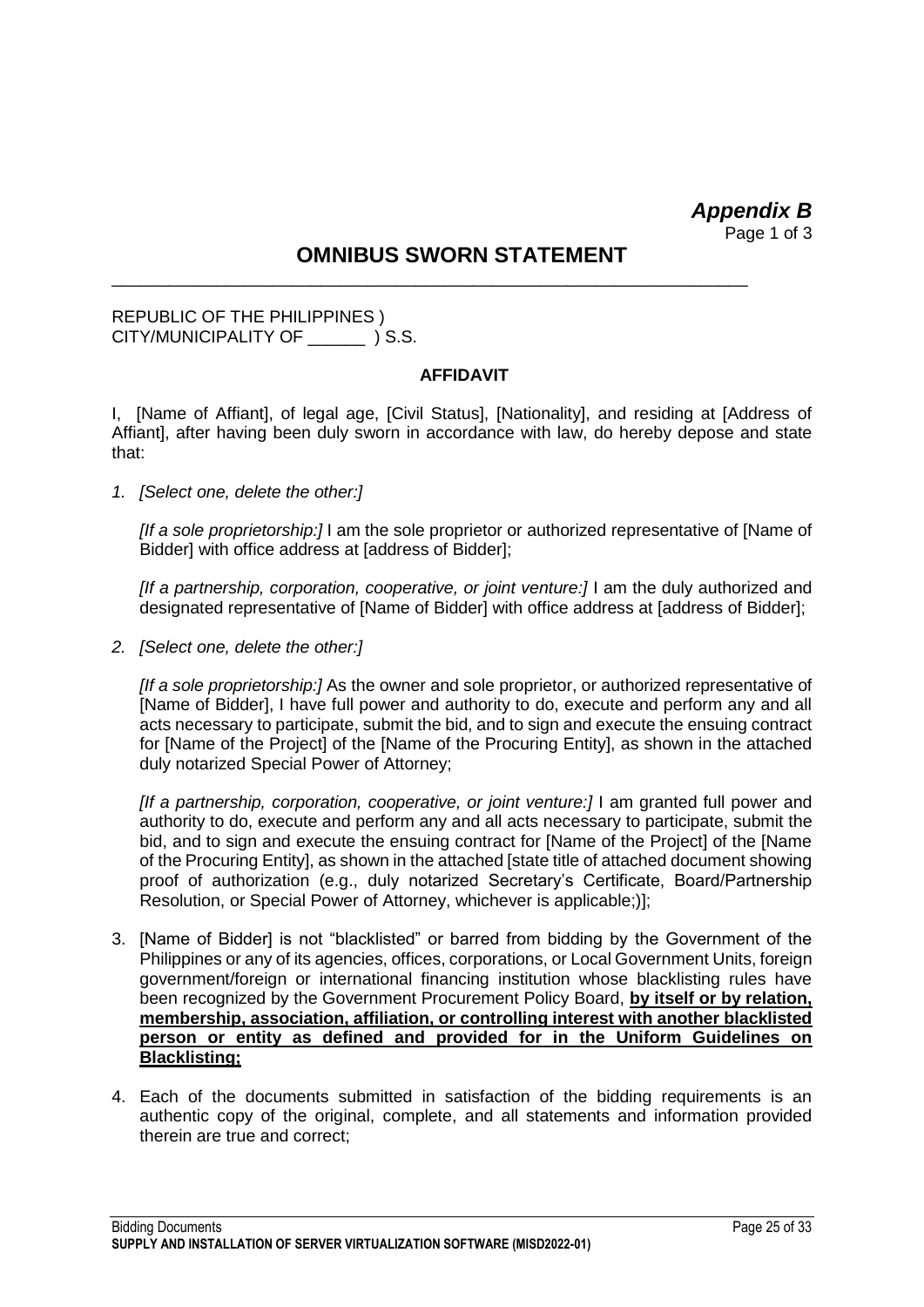- 5. [Name of Bidder] is authorizing the Head of the Procuring Entity or its duly authorized representative(s) to verify all the documents submitted;
- *6. [Select one, delete the rest:]*

*[If a sole proprietorship:]* The owner or sole proprietor is not related to the Head of the Procuring Entity, members of the Bids and Awards Committee (BAC), the Technical Working Group, and the BAC Secretariat, the head of the Project Management Office or the end-user unit, and the project consultants by consanguinity or affinity up to the third civil degree;

*[If a partnership or cooperative:]* None of the officers and members of *[Name of Bidder]* is related to the Head of the Procuring Entity, members of the Bids and Awards Committee (BAC), the Technical Working Group, and the BAC Secretariat, the head of the Project Management Office or the end-user unit, and the project consultants by consanguinity or affinity up to the third civil degree;

*[If a corporation or joint venture:]* None of the officers, directors, and controlling stockholders of *[Name of Bidder]* is related to the Head of the Procuring Entity, members of the Bids and Awards Committee (BAC), the Technical Working Group, and the BAC Secretariat, the head of the Project Management Office or the end-user unit, and the project consultants by consanguinity or affinity up to the third civil degree;

- 7. *[Name of Bidder]* complies with existing labor laws and standards; and
- 8. *[Name of Bidder]* is aware of and has undertaken the responsibilities as a Bidder in compliance with the Philippine Bidding Documents, which includes:
	- a. Carefully examining all of the Bidding Documents;
	- b. Acknowledging all conditions, local or otherwise, affecting the implementation of the Contract;
	- c. Making an estimate of the facilities available and needed for the contract to be bid, if any; and
	- d. Inquiring or securing Supplemental/Bid Bulletin(s) issued for the *[Name of the Project]*.
- 9. *[Name of Bidder]* did not give or pay directly or indirectly, any commission, amount, fee, or any form of consideration, pecuniary or otherwise, to any person or official, personnel or representative of the government in relation to any procurement project or activity.
- **10. In case advance payment was made or given, failure to perform or deliver any of the obligations and undertakings in the contract shall be sufficient grounds to constitute criminal liability for Swindling (Estafa) or the commission of fraud with unfaithfulness or abuse of confidence through misappropriating or converting any payment received by a person or entity under an obligation involving the duty to deliver certain goods or services, to the prejudice of the public and the government of the Philippines pursuant to Article 315 of Act No. 3815 s. 1930, as amended, or the Revised Penal Code.**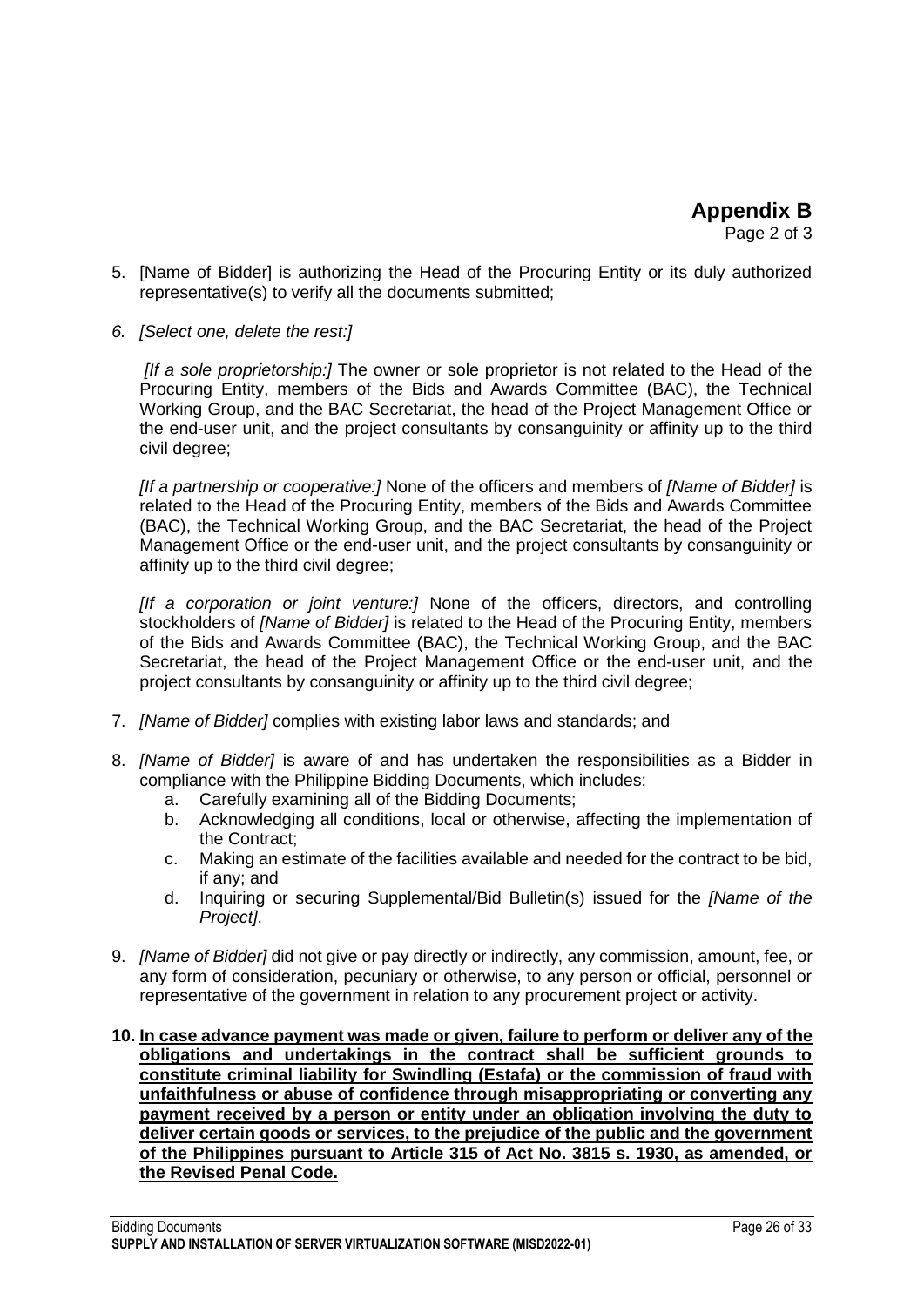*Appendix B* Page 3 of 3

**IN WITNESS WHEREOF**, I have hereunto set my hand this \_\_ day of \_\_\_, 20\_\_ at \_\_\_\_\_\_\_\_\_\_\_\_, Philippines.

> *[Insert NAME OF BIDDER OR ITS AUTHORIZED REPRESENTATIVE] [Insert signatory's legal capacity]* Affiant

*Jurat*

**SUBSCRIBED AND SWORN** to before me this \_\_ day of *[month] [year]* at *[place of execution]*, Philippines. Affiant/s is/are personally known to me and was/were identified by me through competent evidence of identity as defined in the 2004 Rules on Notarial Practice (A.M. No. 02-8-13-SC). Affiant/s exhibited to me his/her *[insert type of government identification card used]*, with his/her photograph and signature appearing thereon, with no. \_\_\_\_\_\_ and his/her Identification Card No. \_\_\_\_\_\_\_ issued on \_\_\_\_\_\_ at \_\_\_\_\_\_.

Witness my hand and seal this \_\_\_ day of *[month] [year].*

### **NAME OF NOTARY PUBLIC**

| Serial No. of Commission       |                                           |
|--------------------------------|-------------------------------------------|
| Notary Public for until ______ |                                           |
| Roll of Attorneys No. ___      |                                           |
| MCLE Compliance No. ____       |                                           |
|                                | PTR No. __, [date issued], [place issued] |
|                                | IBP No. _, [date issued], [place issued]  |

Doc. No. \_\_\_ Page No. \_\_\_ Book No. \_\_\_ Series of \_\_\_\_.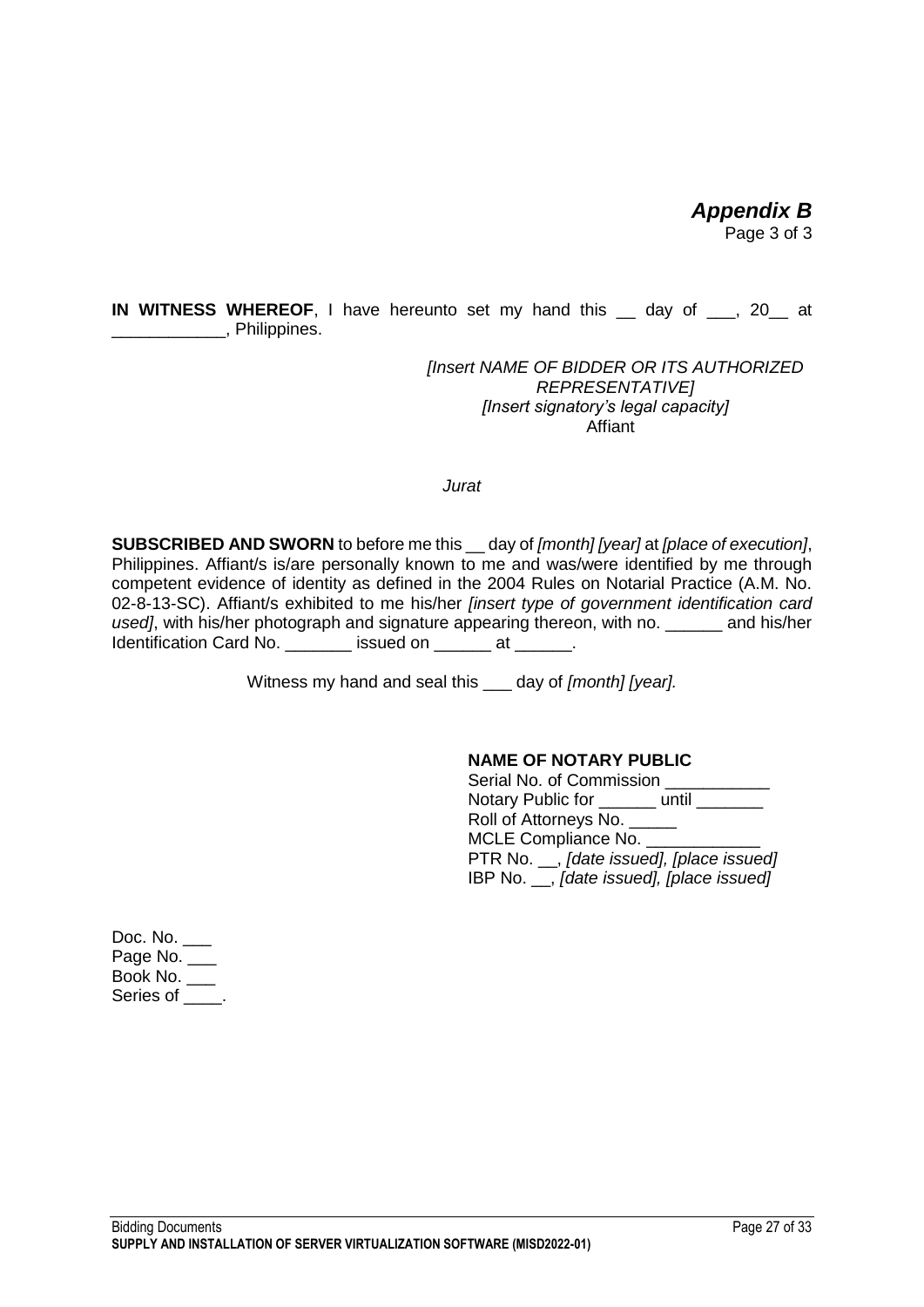### *Appendix C*

### **FINANCIAL DOCUMENTS FOR ELIGIBILITY CHECK**

|                |                            | Year 20 |
|----------------|----------------------------|---------|
| 1              | <b>Total Assets</b>        |         |
| $\overline{2}$ | <b>Current Assets</b>      |         |
| 3              | <b>Total Liabilities</b>   |         |
| $\overline{4}$ | <b>Current Liabilities</b> |         |
| 5              | Net Worth (1-3)            |         |
| 6              | Net Working Capital (2-4)  |         |

The Net Financial Contracting Capacity (NFCC) based on the above data is computed as follows:

NFCC = [(Current assets – current liabilities) (15)] minus value of all outstanding or uncompleted portions of the projects under ongoing contracts including awarded contracts yet to be started coinciding with the contract to be bid.

The values of the domestic bidder's current assets and current liabilities shall be based on the latest Audited Financial Statements submitted to the BIR.

### **NFCC = PhP \_\_\_\_\_\_\_\_\_\_\_\_\_\_\_\_\_\_\_\_\_\_\_\_\_\_\_\_\_\_\_\_\_\_\_\_**

| Submitted by:                                                                    |  |
|----------------------------------------------------------------------------------|--|
|                                                                                  |  |
|                                                                                  |  |
|                                                                                  |  |
| Duly authorized to sign the Bid for and behalf of: _____________________________ |  |
| Date: ______________________                                                     |  |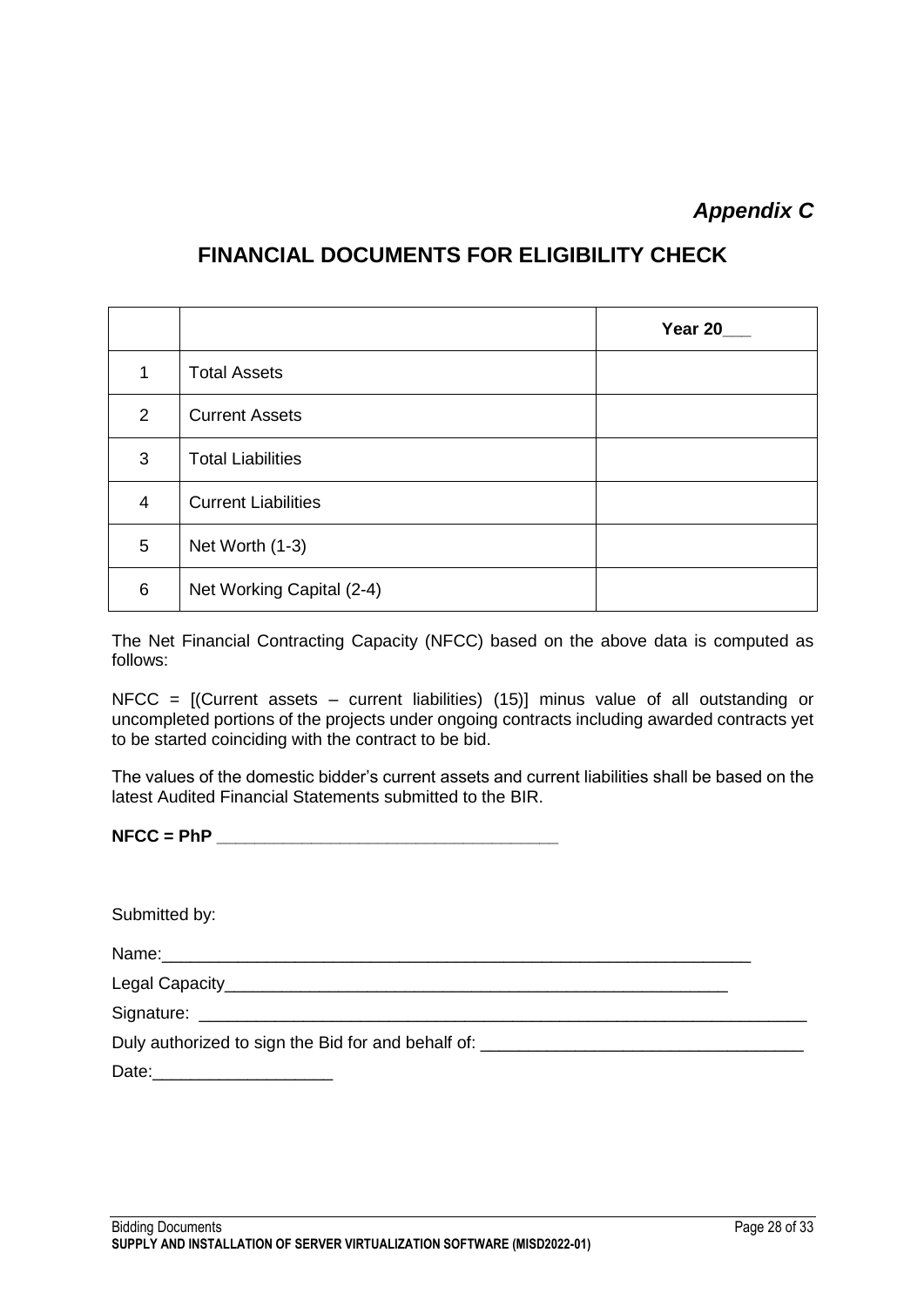*Appendix D*

### **BID FORM**

Date:

Project Identification No. : **MISD2022-01**

#### *To:* **RAPHAEL G. MONDRAGON Duty Free Philippines Corporation Fiestamall, Columbia Complex, Ninoy Aquino Avenue, Parañaque City**

Having examined the Philippine Bidding Documents (PBDs) including the Supplemental or Bid Bulletin Numbers *[insert numbers], (state applicable Lot),* the receipt of which is hereby duly acknowledged, we, the undersigned, offer to perform the *SUPPLY AND INSTALLATION OF SERVER VIRTUALIZATION SOFTWARE* in conformity with the said PBDs for the sum of *[total Bid amount in words and figures]* or the total calculated bid price, as evaluated and corrected for computational errors, and other bid modifications in accordance with the Price Schedules attached herewith and made part of this Bid. The total bid price includes the cost of all taxes, such as, but not limited to: *[specify the applicable taxes, e.g. (i) value added tax (VAT), (ii) income tax, (iii) local taxes, and (iv) other fiscal levies and duties],* which are itemized herein or in the Price Schedules,

If our Bid is accepted, we undertake:

- a. to deliver the goods in accordance with the delivery schedule specified in the Schedule of Requirements of the Philippine Bidding Documents (PBDs);
- b. to provide a performance security in the form, amounts, and within the times prescribed in the PBDs;
- c. to abide by the Bid Validity Period specified in the PBDs and it shall remain binding upon us at any time before the expiration of that period.

Until a formal Contract is prepared and executed, this Bid, together with your written acceptance thereof and your Notice of Award, shall be binding upon us.

We understand that you are not bound to accept the Lowest Calculated Bid or any Bid you may receive.

We certify/confirm that we comply with the eligibility requirements pursuant to the PBDs.

The undersigned is authorized to submit the bid on behalf of *[name of the bidder]* as evidenced by the attached *[state the written authority]***.**

We acknowledge that failure to sign each and every page of this Bid Form, including the attached Schedule of Prices, shall be a ground for the rejection of our bid.

| Name: ___________________                                                                                                                                                                                                      |
|--------------------------------------------------------------------------------------------------------------------------------------------------------------------------------------------------------------------------------|
| Legal Capacity: _____________________                                                                                                                                                                                          |
|                                                                                                                                                                                                                                |
| Duly authorized to sign the Bid for and behalf of:                                                                                                                                                                             |
| Date: the contract of the contract of the contract of the contract of the contract of the contract of the contract of the contract of the contract of the contract of the contract of the contract of the contract of the cont |
|                                                                                                                                                                                                                                |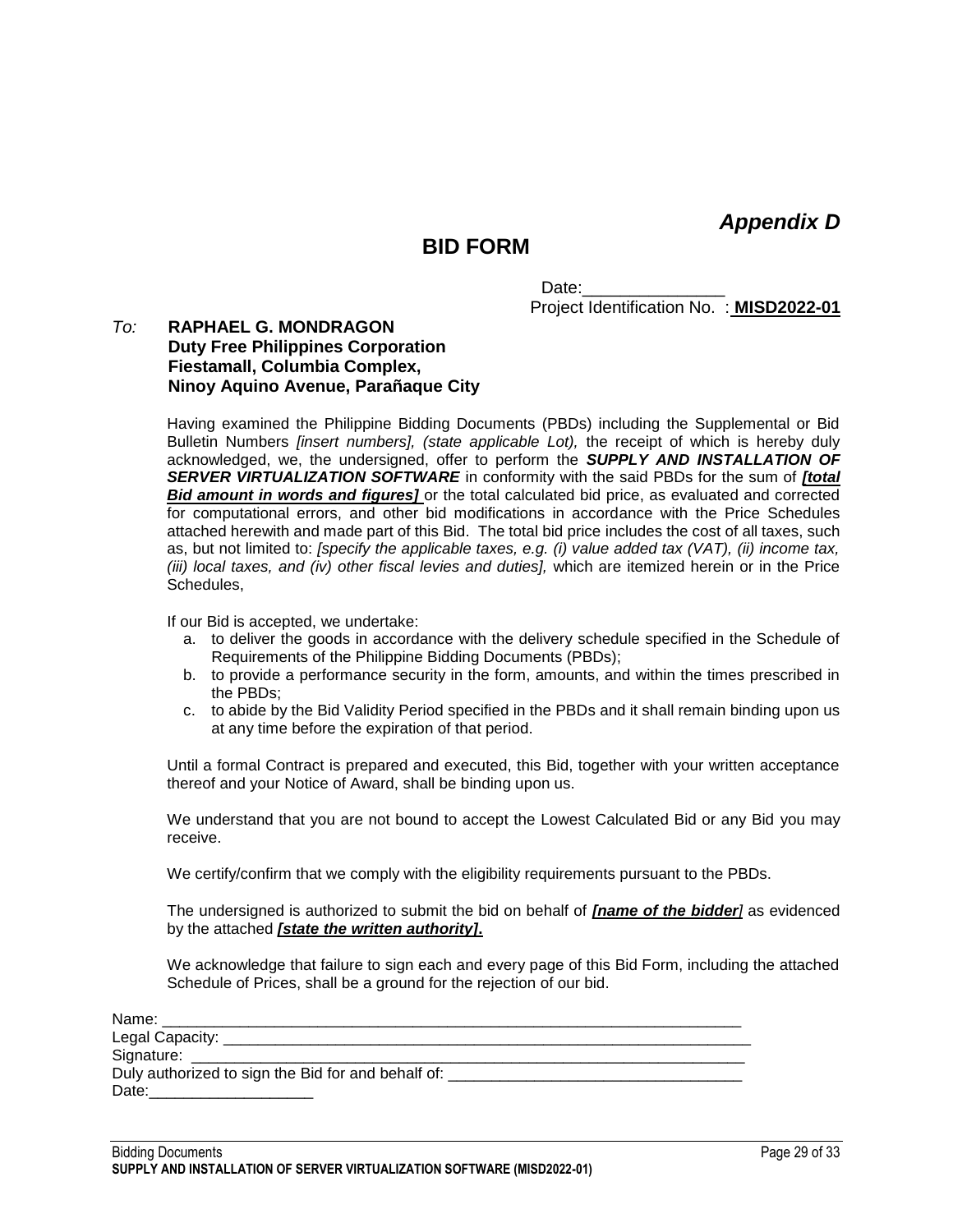*Appendix E*

# **PRICE SCHEDULE**

Name of Bidder \_\_\_\_\_\_\_\_\_\_\_\_\_\_\_\_\_\_\_\_\_\_ Project ID No. **MISD2022-01**

| A              | B                                                    | $\mathbf C$     | D                           | Е                                 | F                                                           | G                                                   |
|----------------|------------------------------------------------------|-----------------|-----------------------------|-----------------------------------|-------------------------------------------------------------|-----------------------------------------------------|
| <b>ITEM</b>    | <b>DESCRIPTION</b>                                   | <b>QUANTITY</b> | <b>UNIT</b><br><b>PRICE</b> | <b>APPLICABLE</b><br><b>TAXES</b> | <b>TOTAL</b><br><b>PRICE, PER</b><br><b>UNIT</b><br>$D + E$ | <b>TOTAL BID</b><br><b>AMOUNT</b><br>$(F \times C)$ |
| 1              | Software Licenses VSphere                            | 12 <sup>2</sup> |                             |                                   |                                                             |                                                     |
| 2              | Support and Subscription                             | 12              |                             |                                   |                                                             |                                                     |
| 3              | <b>Management Server</b><br>Software License VCenter |                 |                             |                                   |                                                             |                                                     |
| $\overline{4}$ | Support and Subscription                             |                 |                             |                                   |                                                             |                                                     |
| 5              | Service and Installation                             | 1 Lot           |                             |                                   |                                                             |                                                     |
|                |                                                      |                 |                             | <b>GRAND TOTAL</b>                |                                                             |                                                     |

#### **Note:**

- For Applicable taxes, please refer to Section 32.2.2 of RA9184
- For purposes of computation, where applicable, all figures should be rounded off to a maximum of two (2) decimal places.

| Duly authorized to sign the Bid for and behalf of: |
|----------------------------------------------------|
| Date: ______________________                       |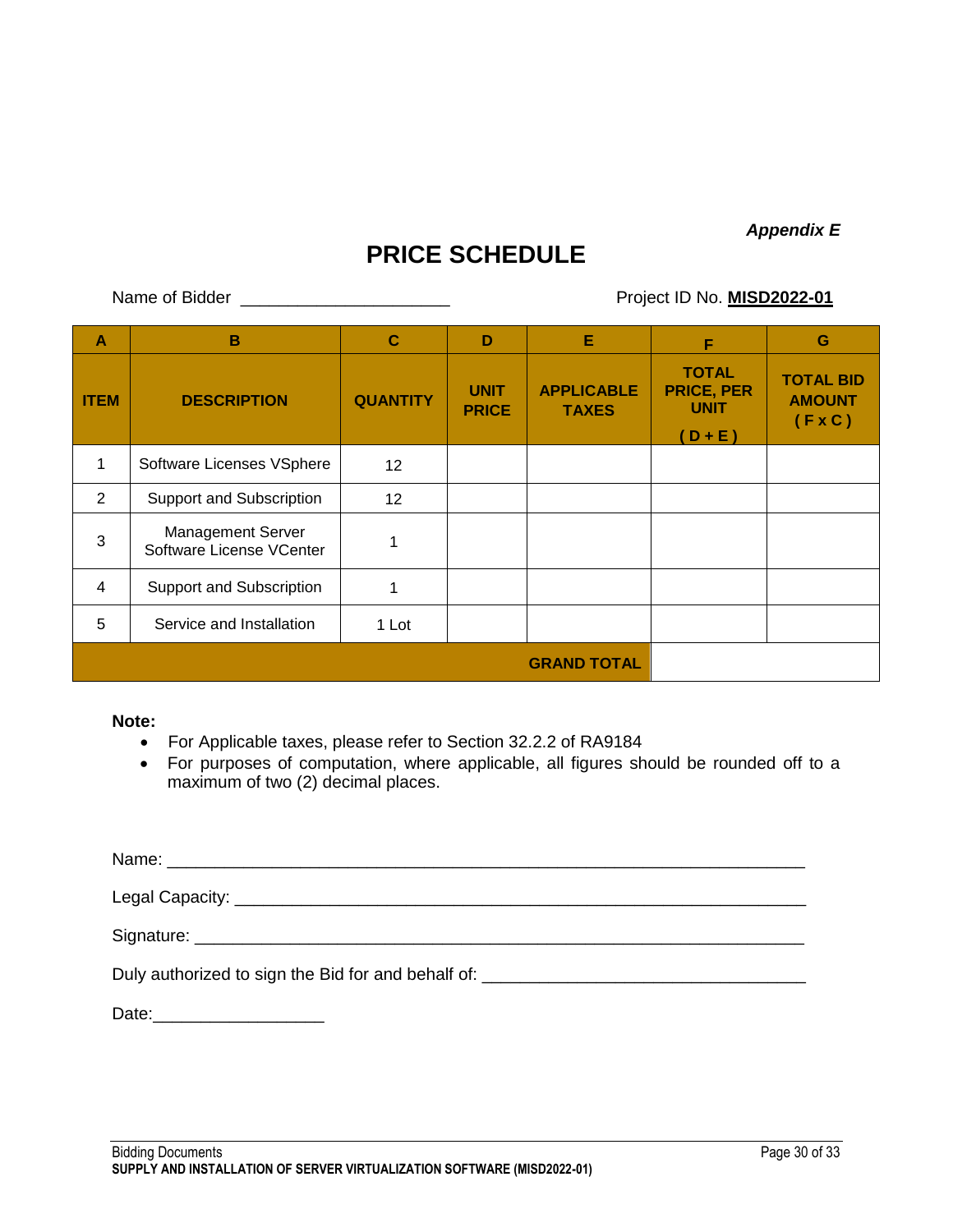### *Appendix F*

### **REQUEST FOR RECONSIDERATION**

### **Date of Issuance**

### **RAPHAEL G. MONDRAGON**

Duty Free Philippines Corporation Fiestamall, Columbia Complex, Ninoy Aquino Avenue, Parañaque City

Dear Sir:

In relation to the results of the Bid Opening/Post-Qualification conducted for the bidding of the **SUPPLY AND INSTALLATION OF SERVER VIRTUALIZATION SOFTWARE (MISD2022- 01)** project held on **(date and time) at (venue)** , we would like to request for reconsideration the decision of "Ineligibility" of our firm on the following grounds:

### **STATE REASON/S**

We are hoping for your consideration.

Very truly yours,

**Name of the Representative of the Bidder Position of the Representative Name of the Bidder**

Received by the BAC : \_\_\_\_\_\_\_\_\_\_\_\_\_\_\_\_\_\_\_\_\_\_\_\_\_\_  $Date$  :  $\qquad \qquad :$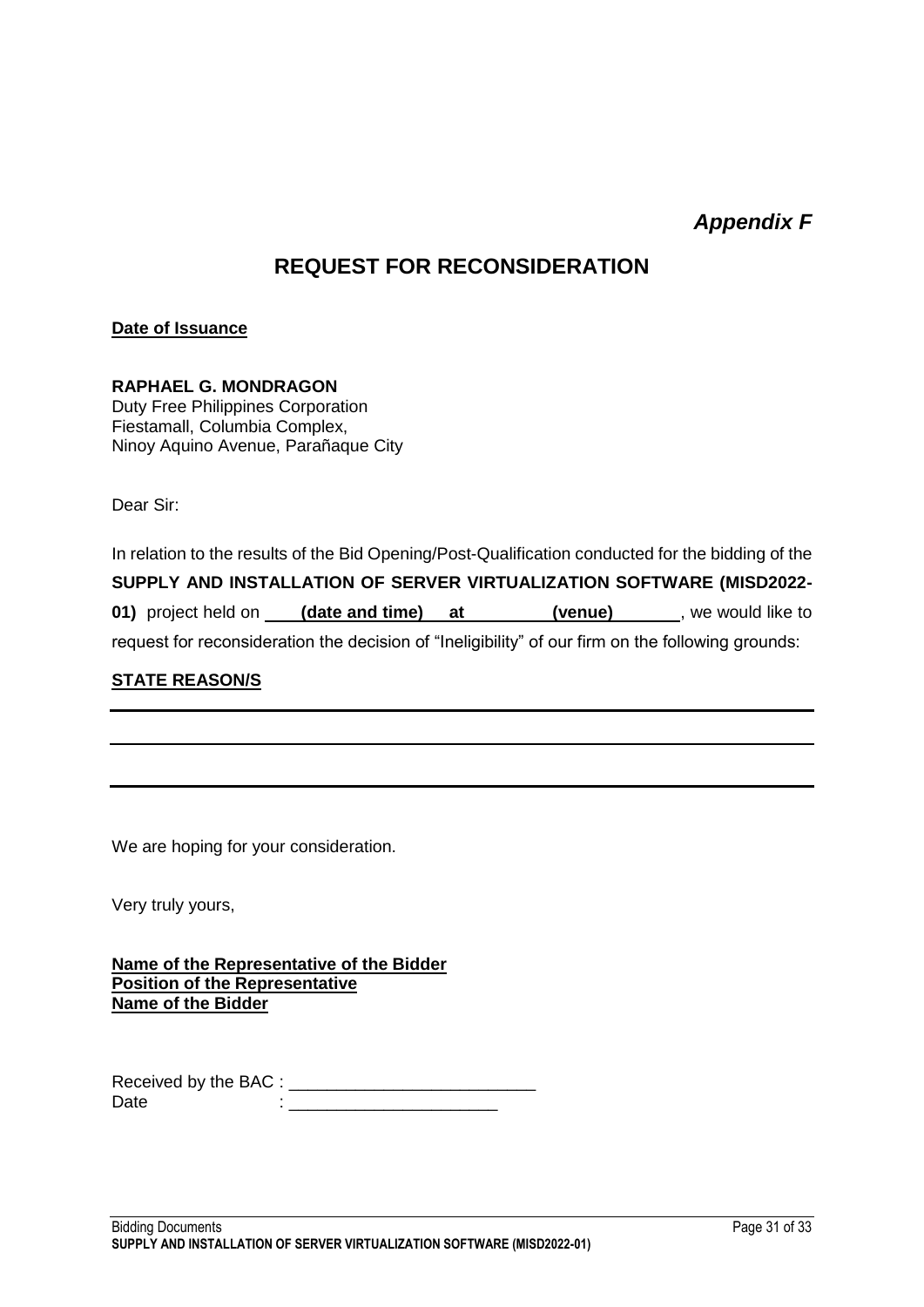

*APPENDIX G* Page 1 of 2

### **CONTRACT AGREEMENT**

THIS AGREEMENT made the \_\_\_\_\_ day of \_\_\_\_\_\_\_\_\_\_ 20\_\_\_\_\_ between [name of PROCURING ENTITY] of the Philippines (hereinafter called "the Entity") of the one part and [name of Supplier] of [city and country of Supplier] (hereinafter called "the Supplier") of the other part;

WHEREAS, the Entity invited Bids for certain goods and ancillary services, particularly [brief description of goods and services] and has accepted a Bid by the Supplier for the supply of those goods and services in the sum of *[contract price in words and figures in specified currency]* (hereinafter called "the Contract Price").

NOW THIS AGREEMENT WITNESSETH AS FOLLOWS:

- 1. In this Agreement words and expressions shall have the same meanings as are respectively assigned to them in the Conditions of Contract referred to.
- 2. The following documents as required by the 2016 revised Implementing Rules and Regulations of Republic Act No. 9184 shall be deemed to form and be read and construed as integral part of this Agreement, *viz.*:
	- i. Philippine Bidding Documents (PBDs);
		- i. Schedule of Requirements;
		- ii. Technical Specifications;
		- iii. General and Special Conditions of Contract; and
		- iv. Supplemental or Bid Bulletins, if any
	- ii. Winning bidder's bid, including the Eligibility requirements, Technical and Financial Proposals, and all other documents or statements submitted;

Bid form, including all the documents/statements contained in the Bidder's bidding envelopes, as annexes, and all other documents submitted (*e.g.*, Bidder's response to request for clarifications on the bid), including corrections to the bid, if any, resulting from the Procuring Entity's bid evaluation;

- iii. Performance Security;
- iv. Notice of Award of Contract; and the Bidder's conforme thereto; and
- v. Other contract documents that may be required by existing laws and/or the Procuring Entity concerned in the PBDs. **Winning bidder agrees that additional contract documents or information prescribed by the GPPB that are subsequently required for submission after the contract execution, such as the Notice to Proceed, Variation Orders, and Warranty Security, shall likewise form part of the Contract.**